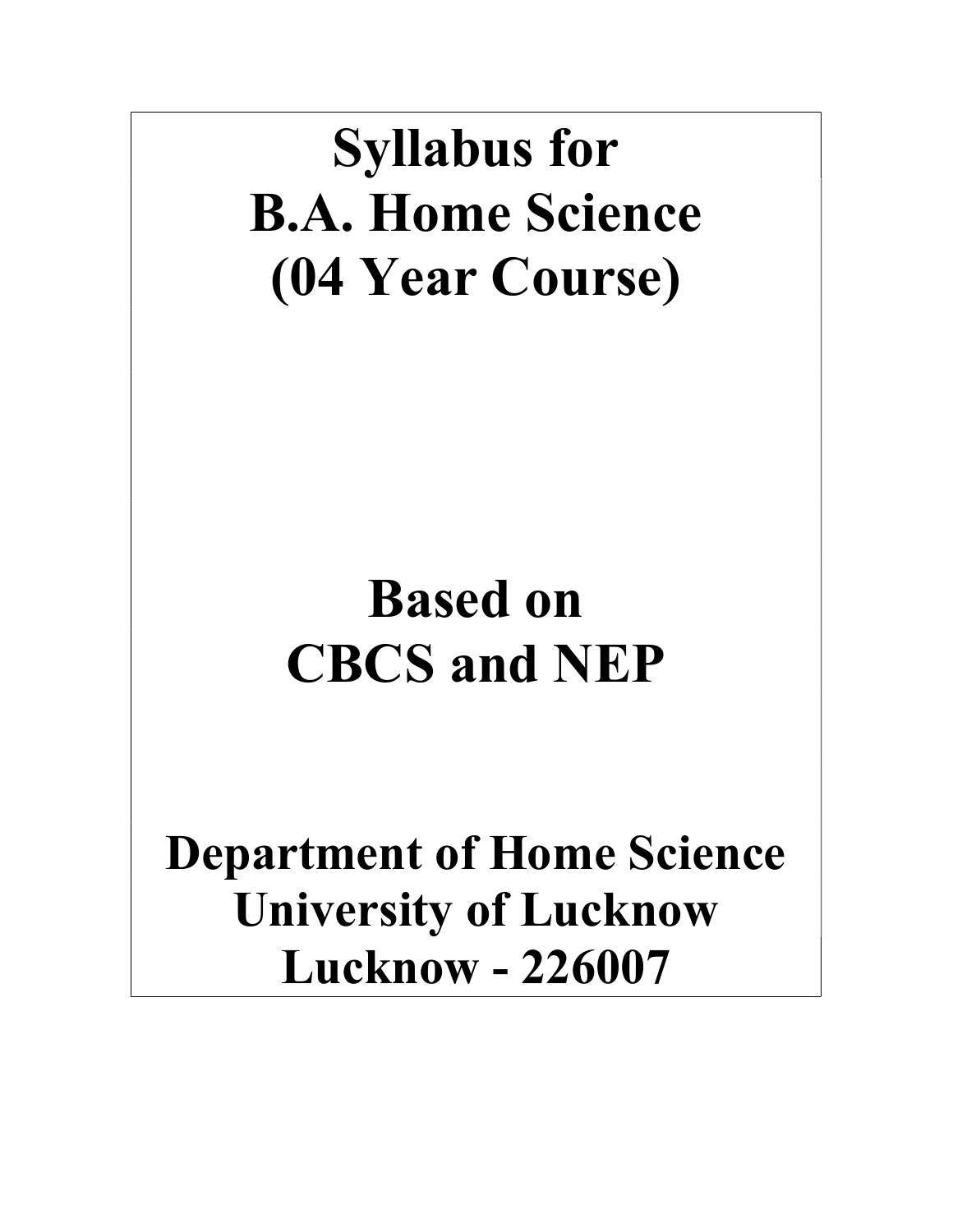|      |                 |                                 |                                                                                               | <b>Proposed Structure UG Home Science</b> |                              |                |                                   |                |                             |                |                                |               |
|------|-----------------|---------------------------------|-----------------------------------------------------------------------------------------------|-------------------------------------------|------------------------------|----------------|-----------------------------------|----------------|-----------------------------|----------------|--------------------------------|---------------|
| Year |                 | <b>Major-1 (Home Science)</b>   |                                                                                               |                                           | Major-2<br>(Other Subject-1) |                | <b>Minor</b><br>(Other Subject-2) |                | CC/VC                       |                | <b>Total</b><br><b>Credits</b> | Award         |
|      | <b>Semester</b> | Paper                           | <b>Title</b>                                                                                  | <b>Credits</b>                            | Paper                        | <b>Credits</b> | Paper                             | <b>Credits</b> |                             | <b>Credits</b> |                                |               |
|      | Sem-1           | Paper-1                         | Human Physiology                                                                              | $\overline{4}$                            | Paper-1                      | $\overline{4}$ | Paper-1                           | $\overline{4}$ | $CC-1$                      | $\overline{4}$ | 24                             | Certificate   |
|      |                 | Paper-2                         | Family Resource Management                                                                    | $\overline{4}$                            | Paper-2                      | $\overline{4}$ |                                   |                |                             |                |                                |               |
|      | Sem-2           | Paper-3                         | Introduction to Textiles                                                                      | $\overline{4}$                            | Paper-3                      | $\overline{4}$ | Paper-2                           | $\overline{4}$ | $VC-1$                      | $\overline{4}$ | 24                             |               |
|      |                 | Paper-4                         | Practical                                                                                     | $\overline{4}$                            | Paper-4                      | $\overline{4}$ |                                   |                |                             |                |                                |               |
|      | Sem-3           | Paper-5                         | Food & Nutrition                                                                              | $\overline{4}$                            | Paper-5                      | 4              | Paper-3                           | $\overline{4}$ | $CC-2$                      | $\overline{4}$ | 24                             |               |
|      |                 | Paper-6                         | Human Development-I: The<br>Childhood Years                                                   | $\overline{4}$                            | Paper-6                      | 4              |                                   |                |                             |                |                                | Diploma       |
| П    | Sem-4           | Paper-7                         | Extension Education &<br>Communication                                                        | $\overline{4}$                            | Paper-7                      | 4              | Paper-4                           | 4              | $VC-2$                      | $\overline{4}$ | 24                             |               |
|      |                 | Paper-8                         | Practical                                                                                     | $\overline{4}$                            | Paper-8                      | $\overline{4}$ |                                   |                |                             |                |                                |               |
|      | Sem-5           | Paper-9                         | Nutrition: A Life Cycle Approach                                                              | $\overline{4}$                            | Paper-9                      | 4              |                                   |                | Internship or<br>Assignment | $\overline{4}$ | 24                             |               |
|      |                 | Paper-10                        | Human Development-II:<br>Development in Adolescence $\&$<br>Adulthood                         | $\overline{4}$                            | Paper-10                     | 4              |                                   |                |                             |                |                                |               |
| III  |                 | Paper-11<br>$(A \text{ or } B)$ | 11A: Gender in Extension &<br>Development<br><b>Or</b><br>11B: Community Health<br>Management | $\overline{4}$                            |                              |                |                                   |                |                             |                |                                | <b>Degree</b> |
|      | Sem-6           | Paper-12                        | Practical                                                                                     | $\overline{4}$                            | Paper-11                     | 4              |                                   |                | Minor<br>Project            | $\overline{4}$ | 24                             |               |

# CBCS & NEP Based Proposed Semester wise Syllabus for B.A. Home Science, University of Lucknow, Lucknow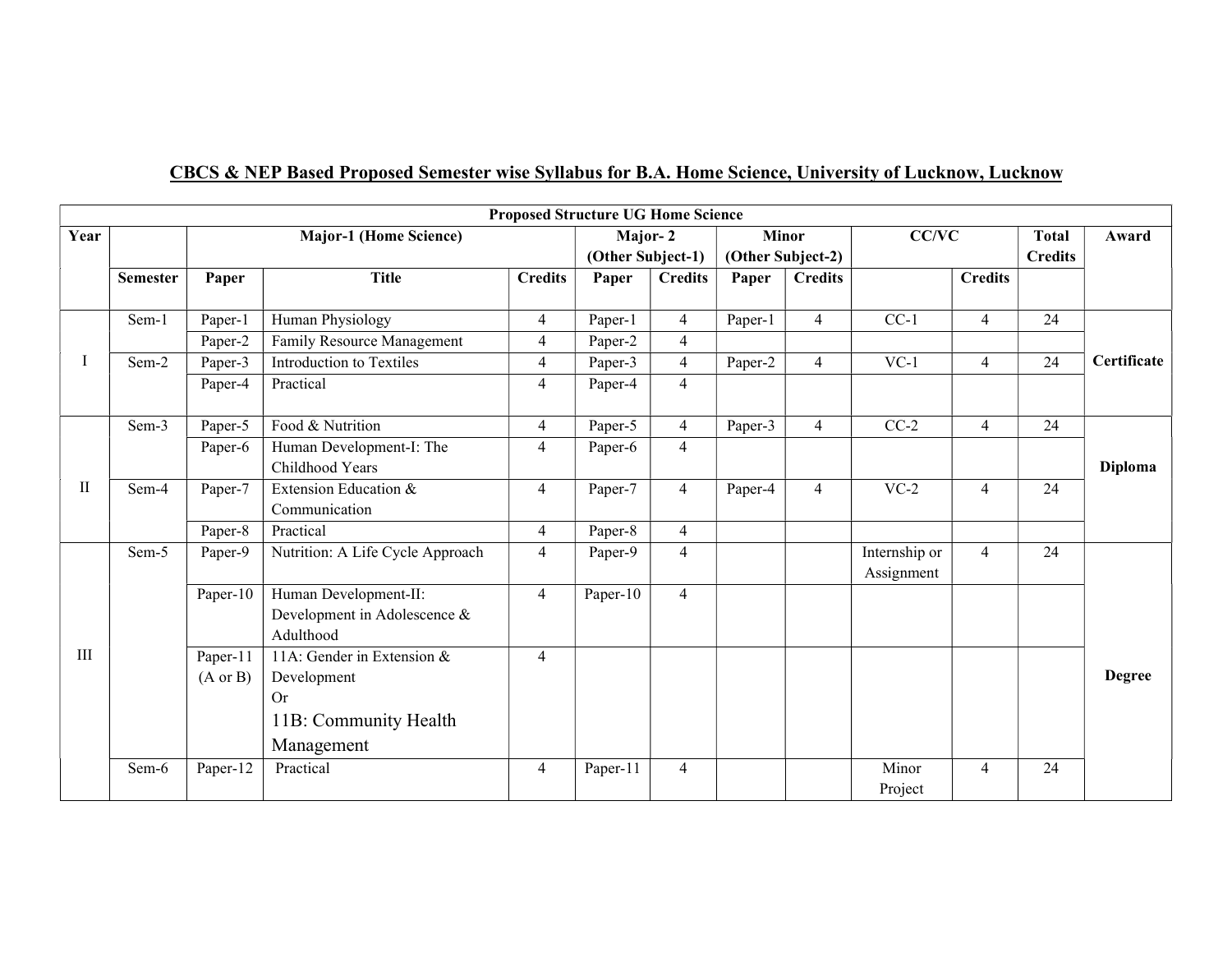|    |       | Paper-13            | Apparel Designing & Construction | $\overline{4}$ | Paper-12 | $\overline{4}$ |    |             |                |     |             |
|----|-------|---------------------|----------------------------------|----------------|----------|----------------|----|-------------|----------------|-----|-------------|
|    |       | Paper-14            | 14A: Housing & Interior Design   | $\overline{4}$ |          |                |    |             |                |     |             |
|    |       | $(A \text{ or } B)$ | <b>Or</b>                        |                |          |                |    |             |                |     |             |
|    |       |                     | 14B: Entrepreneurship Management |                |          |                |    |             |                |     |             |
|    | Sem-7 | Paper-15            | <b>Community Nutrition</b>       | $\overline{4}$ |          |                |    | Research    | $\overline{4}$ | 24  |             |
|    |       |                     |                                  |                |          |                |    | Methodology |                |     |             |
|    |       | Paper-16            | Communication Technology in      | $\overline{4}$ |          |                |    |             |                |     |             |
|    |       |                     | Extension                        |                |          |                |    |             |                |     |             |
|    |       | Paper-17            | Ergonomics for Home Science      | $\overline{4}$ |          |                |    |             |                |     |             |
|    |       | Paper-18            | 18A: Textile Science             | $\overline{4}$ |          |                |    |             |                |     |             |
| IV |       | $(A \text{ or } B)$ | <b>Or</b>                        |                |          |                |    |             |                |     |             |
|    |       |                     | 18B: Fabric Orientation          |                |          |                |    |             |                |     | <b>B.A.</b> |
|    |       | Paper-19            | 19A: Early Childhood Care &      |                |          |                |    |             |                |     | Research    |
|    |       | $(A \text{ or } B)$ | Education                        |                |          |                |    |             |                |     |             |
|    |       |                     | <b>Or</b>                        |                |          |                |    |             |                |     |             |
|    |       |                     | 19B: Methods & Materials for     |                |          |                |    |             |                |     |             |
|    |       |                     | Children                         |                |          |                |    |             |                |     |             |
|    | Sem-8 |                     |                                  |                |          |                |    | Major       | 24             | 24  |             |
|    |       |                     |                                  |                |          |                |    | Project     |                |     |             |
|    |       |                     |                                  |                |          |                |    |             |                |     |             |
|    |       |                     | <b>TOTAL CREDITS</b>             | 76             |          | 48             | 16 |             | 52             | 192 |             |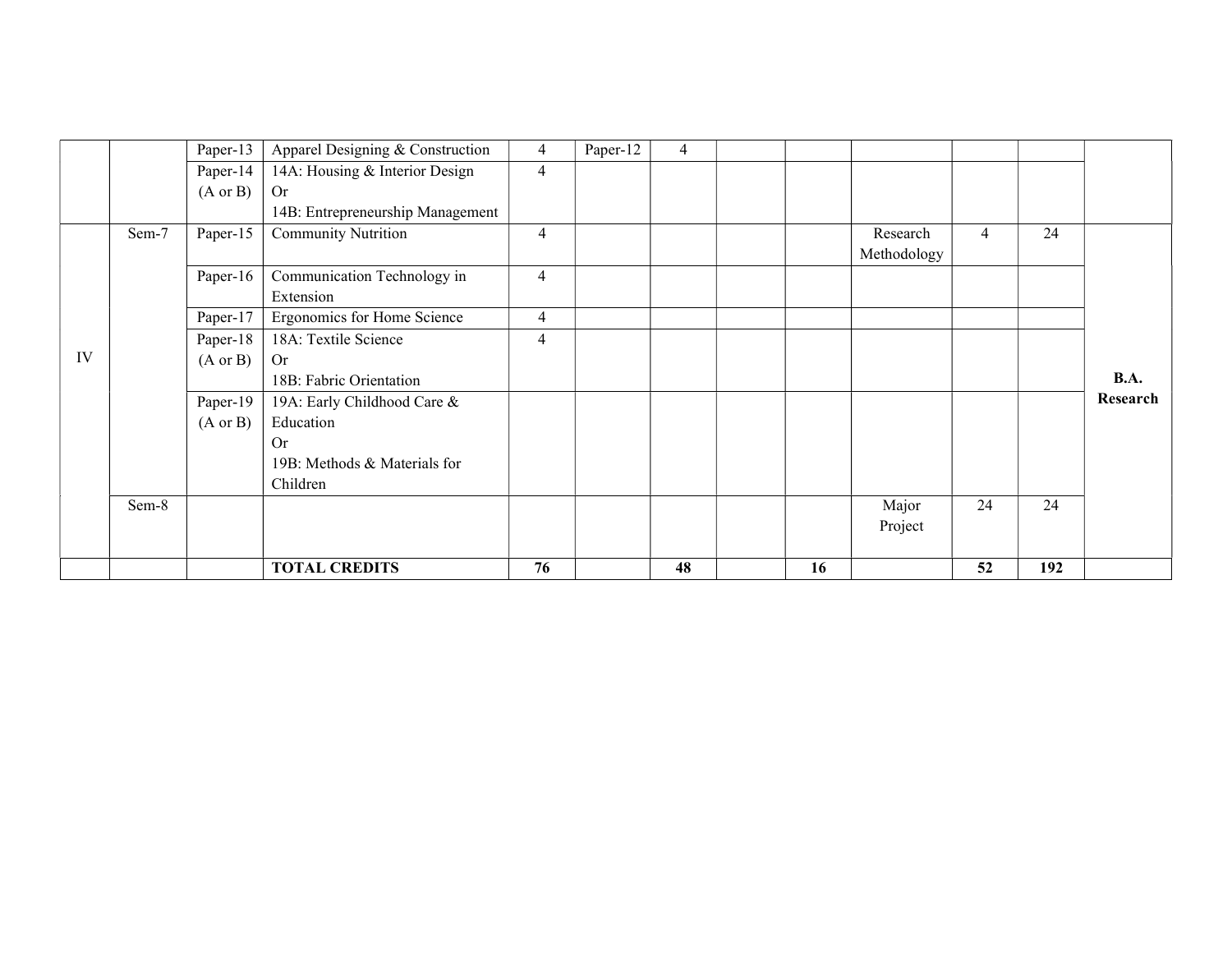# Paper-1: Human Physiology

# Credits: 4 Theory: 04 + Practical: 00

# Course outcomes:

- To understand basics of Human physiology
- Enable the students to understand the integrated function of all systemsand the grounding of nutritional science in physiology.

#### Unit-I

Cell: Structure, components and their function.

Tissue: Types and Functions; Epithelial, Connective, Muscular and Nervous Skeletal System: Axial and Appendicular

# Unit-II

Cardiovascular System: Blood and its composition; Structure and function of heart; Heart rate, cardiac cycle

Respiratory System: General overview of the respiratory passage; Lungs-Structure and functions; Mechanism of respiration

# Unit-III

Excretory System: Structure and function of kidney, formation of urine Endocrine system: Overview of endocrine System

Gastrointestinal System: Structure and functions of various organs of the G.I. tract, Mouth, Pharynx, esophagus, stomach, small intestine, large intestine, Accessory, Digestive glands -Location and functions, salivary, liver and pancreas.

# Unit-IV

Nervous System: Functions of different parts of brain in brief; Sensory organs- Eye and ear

Reproductive System: Structure and function of Sex glands and organs; Menstrual Cycle; Physiology of pregnancy, parturition, lactation and menopause

# Suggestive Reading:

Brinda Singh, Manav Sharir evam Kriya Vigyan Panchsheel Prakashan, Jaipur; 2015,  $15^{th}$  Ed.

Chatterjee, C.C., "Human Physiology" Medical Allied Agency; Vol I, II.

Text Book of Biology for 10+2 Students (NCERT)

Suggestive digital platforms web links- Svayam Portal,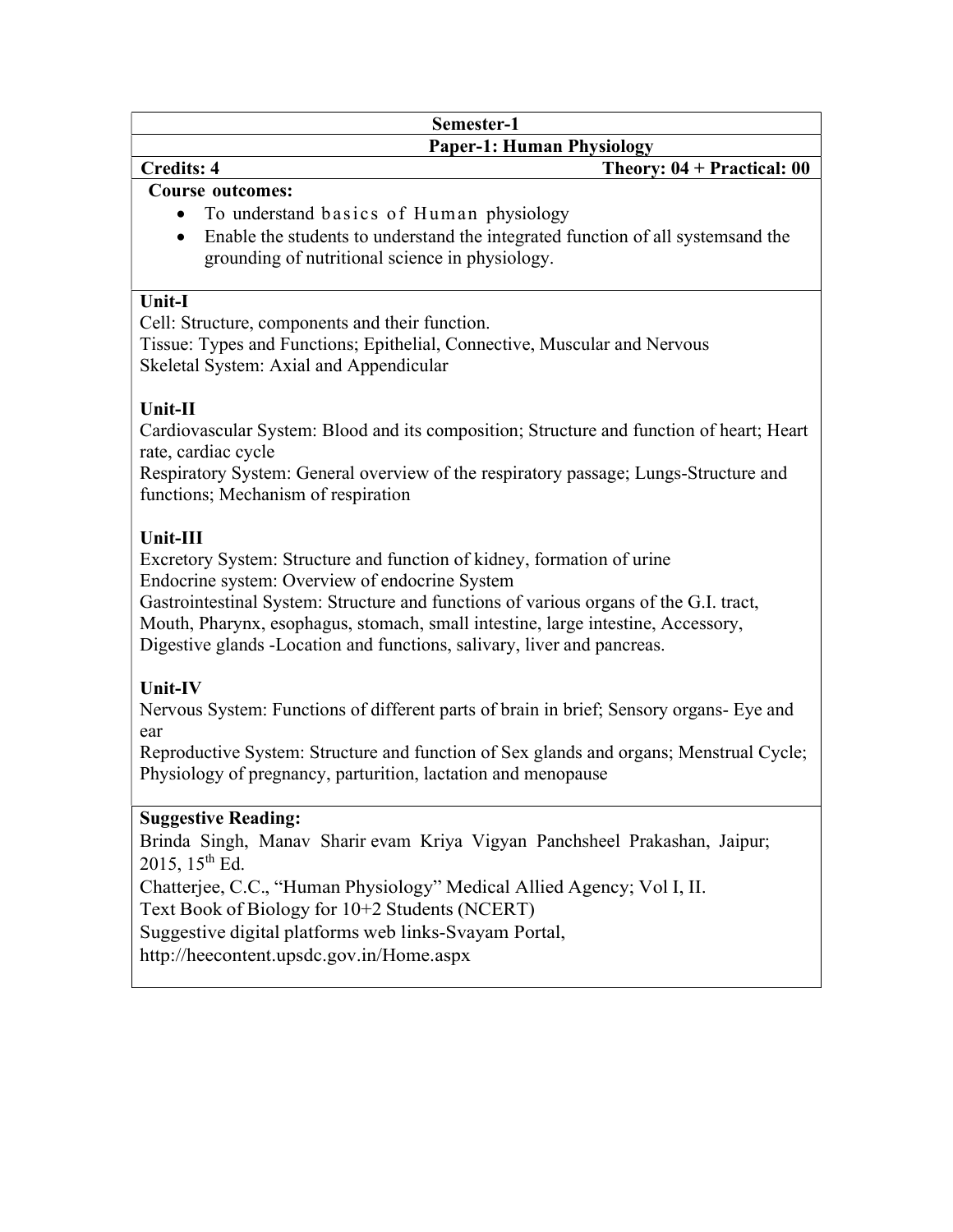# Paper-2: Family Resource Management and Housing

#### Credits: 4 Theory: 04 + Practical: 00

#### Course Outcome:

- Learn the family resource management as a whole.
- Understand the Decision making and use of resources throughout the Family life cycle.
- Gain knowledge about Time, Money & Energy as a Resource.

#### Unit-I

Introduction to Family: Definition, functions and types; Family life cycle Introduction to management: Basic concept of management; Purpose of management; Obstacles to the improvement of management: Lack of awareness of management; Lack of awareness of resources; Failure to evaluate results of management; Seeking readymade answers to problems; Lack of information

# $Unit - II$

Determinates of Management: Goals – definition, types and utility; Values – importance, sources of Values Classification, characteristics, changing values; Standards – definition, classification; Decision making

Management Process: Planning – importance, techniques, types of plans; Controlling the plan in action: Phases energizing checking; Supervision of delegated plan; Evaluation: Importance, relationship to goals; Techniques of self-evaluation

# Unit -III

Resources in the family: Classification, Factors affecting the use of resources Money Management: Family income, Expenditure, Budget Process, Savings

# $Unit - IV$

Time Management: Importance, Tools in Time Management, Process. Energy management: Importance, Fatigue and Measures to relieve fatigue, Process Work simplification: Importance, Mundell's classes of change

# Suggestive Reading:

Moorthy G. (Ed.). (1985). Home Management. N. Delhi.: Arya Publishers Mullick, P. Text Book of Home Science: Ludhiana, Kalyani Publishers Nickell, P., and Dorsey, J, M. (2002). Management Family Living. New Delhi: CBS Publishers (ISBN13: 9788123908519). Varghese, M. A, Ogale, N. N and Srinivasan, K. (2001). Home Management. New Delhi. New Age International (P) Ltd.

Suggestive digital platforms web links- Svayam Portal,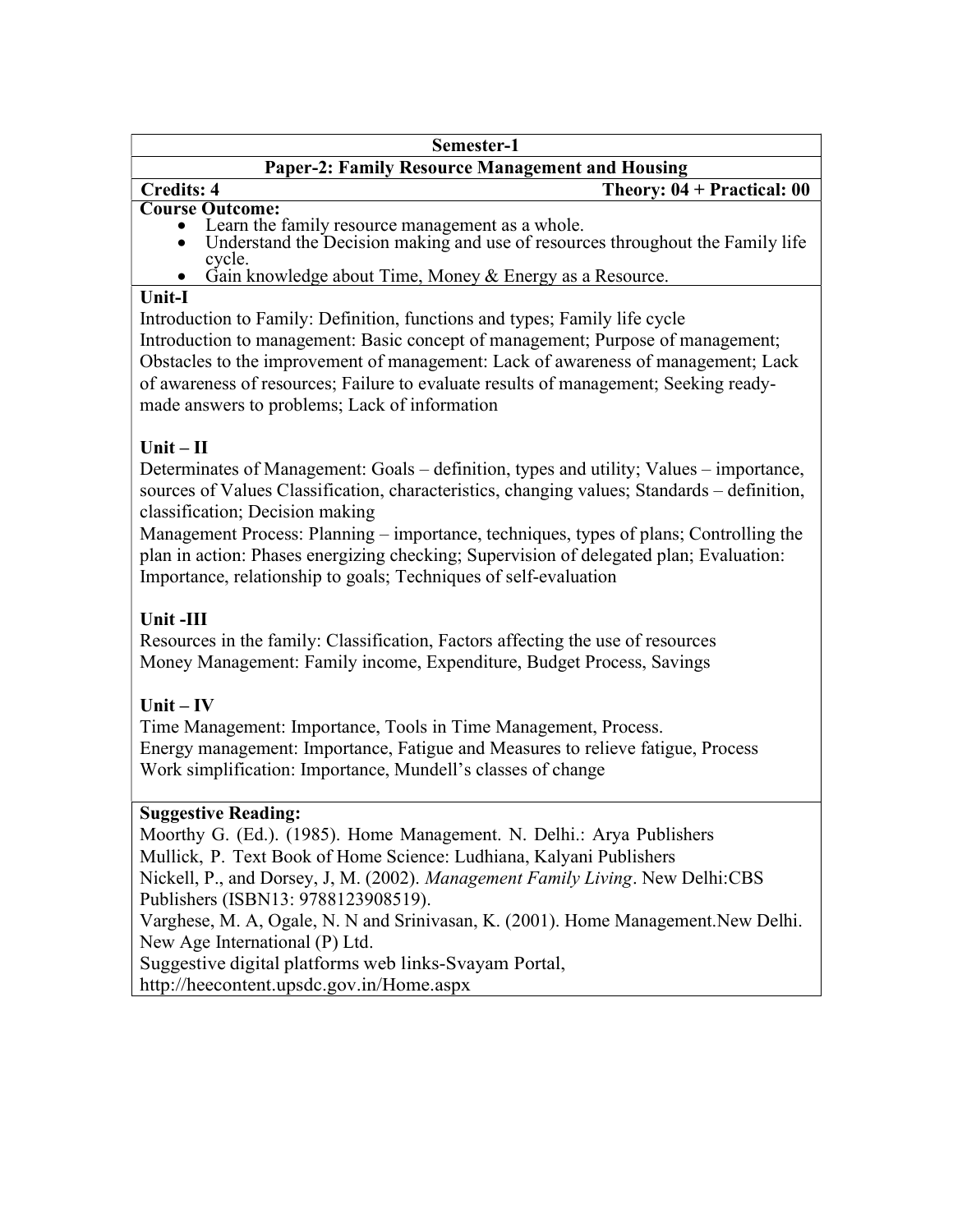#### Semester -2 Paper-3: Introduction to Textiles

# Credits: 4 Theory: 04 + Practical: 00

# Course outcomes:

- Learn about scope of textile and clothing
- Understanding why fabrics are different
- Learn how fabrics can be manufactured
- Understand basic clothing concepts and garment making

#### Unit-I

Textiles Fibers- Classification and Properties (Chemical, Physical and Microscopic) Production/Manufacture and importance of following textile fiber: Natural – cotton, linen, wool and silk; Man-made –nylon, rayon, polyester and acrylic

# Unit-II

Yarn Construction- Mechanical and chemical spinning: Types of yarn- simple and complex; Yarn twist and count

# Unit-III

Fabric construction methods: felting, braiding, netting, knitting and weaving; Classification of weaves with special reference to simple weaves

# Unit-IV

Fabric finishes: Basic – Singeing, beetling, shearing, sizing, teetering, bleaching, calendaring and mercerizing; Texturizing – embossing, moorings and napping; Functional – water resistant and repellant, flame retardant, soil and stain resistant, moth proofing finishes

Dyeing and printing: types of dyes, general theory of dyeing, tie and dye and batik Difference between dyeing and printing, block printing, roller printing, screen printing and stencil printing

# Suggestive Reading:

Colbmen P Bernard: Textiles Fiber To Fabric Hollen & Saddler: Introduction To Textile Joseph M: Introduction To Textiles Trotman: Textile Fiber Science R Bhatia & C Arora (1999), Introduction To Clothing And Textile, Printed by Macho Printery, Raopura, Baroda. Complete Guide To Sewing By Reader's Digest: published by The Reader's Digest Association (Canada) Ltd. Montreal-Pleasantville, NY, 2002. Suggestive digital platforms web links- Svayam Portal, http://heecontent.upsdc.gov.in/Home.aspx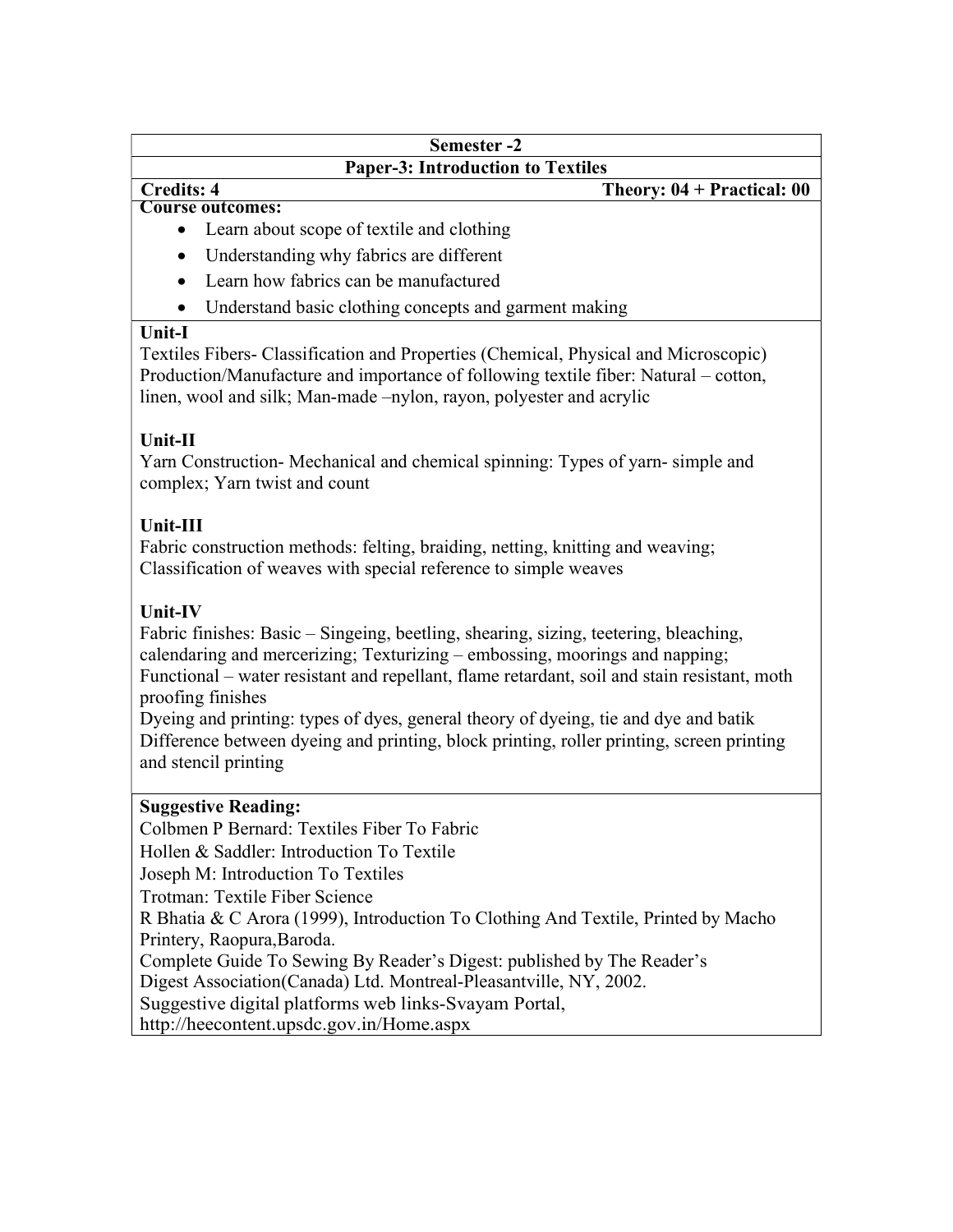#### Semester -2 Paper-4: Practical

# Credits: 4 Theory: 00 + Practical: 04

#### Course Outcome:

To gain hands-on practical training

Study of different systems (minimum 04 parts)

Measuring blood pressure

Identification of blood groups

Budget Planning.

Decorative dyeing: Tie and dye Printing: Block printing; Screen printing

Utility Article and Preparation of file with samples of different types of embroideries stitches.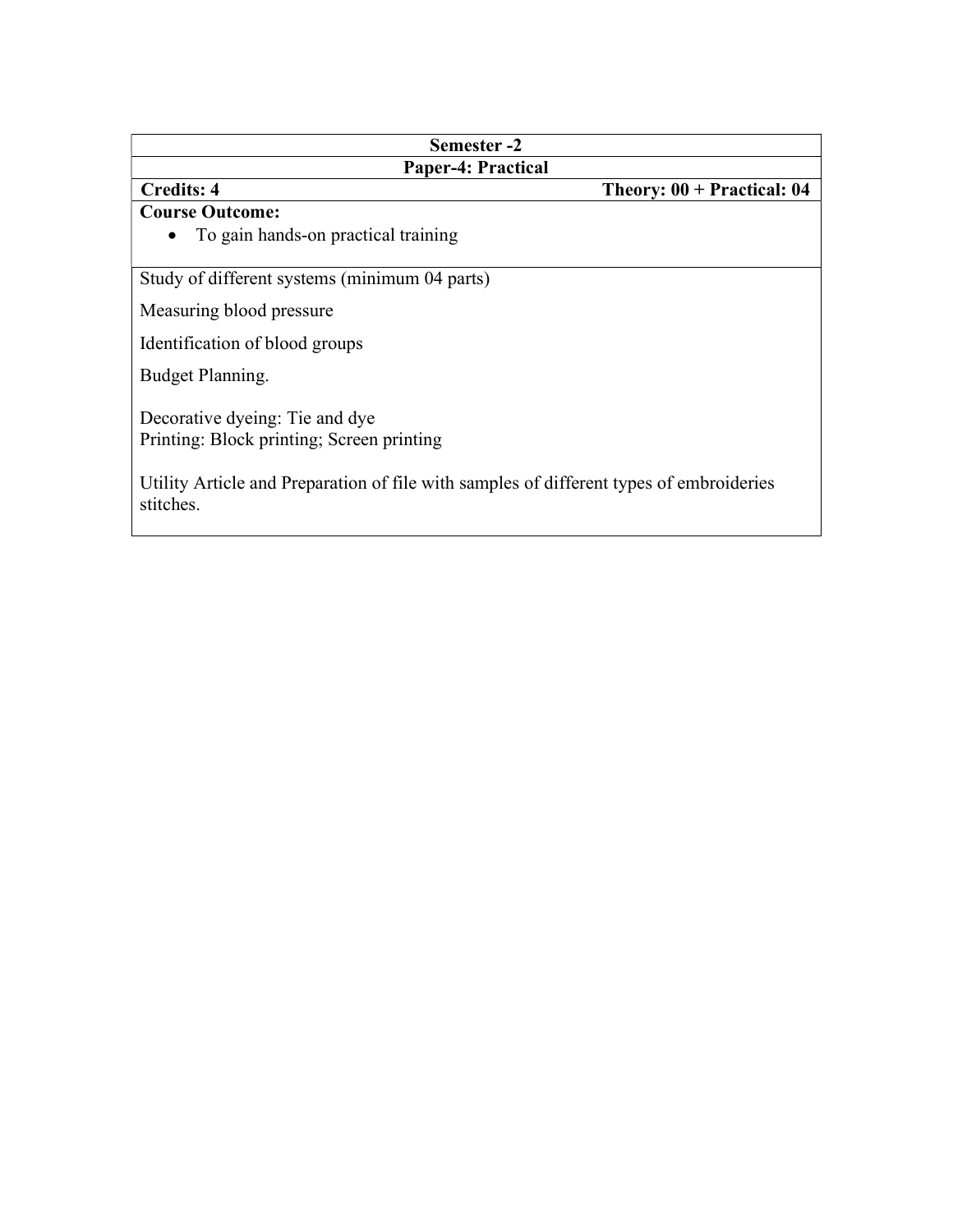#### Semester-3 Paper-5: Foods and Nutrition

# Credits: 4 Theory: 04 + Practical: 00

#### Course Outcome:

- Students will get familiar with different methods of cooking
- Acquaint students with practical knowledge of nutrient rich foods
- Explain the need and importance of studying human growth and development across life span

#### Unit-I

Basic concept of Food and Nutrition: Definition of nutrition and health; Functions of food-physiological, psychological and social; Relationship between food nutrition and health.

Energy in human nutrition: Energy balance, assessment of energy requirement; Factors affecting energy requirements-BMR, PAL, SDA

# Unit-II

Classification of Nutrients: Macro and Micro Nutrients

Function and nutritional importance of the following: Carbohydrates, Lipids, Proteins; Fat soluble Vitamins- A, D, E and K; Water soluble Vitamins- Vitamin B Complex and Vitamin C; Minerals and trace elements: Calcium, Iron, Zink, Iodine, Sodium & Potassium

# Unit-III

Classification of food according to source and function Nutritional composition of following foods: Cereals; Pulses and legumes; Fruits and

vegetables; Milk and milk product; Egg, Meat, fish and poultry

# Unit-IV

Importance of cooking food Cooking methods and their effect on nutritive value of foods Methods of enhancing nutritive value of food – germination, fermentation, supplementation and fortification

# Suggestive Reading:

Sumati R Mudami, "Fundamentals of food Nutrition and Diet Therapy", New Age International Pvt. Ltd, New Delhi,  $6<sup>th</sup>$  Ed. (2018)

Punita Sethi and Poonam Lakda, "Aahar Vigyan, Suraksha evam Poshan"; Elite Publishing House, New Delhi ;2015

Sahai Devina, Aahar Vigyan, New Age International Pvt. Ltd, New Delhi, 1st Ed. (2019)

Suggestive digital platforms web links- Svayam Portal,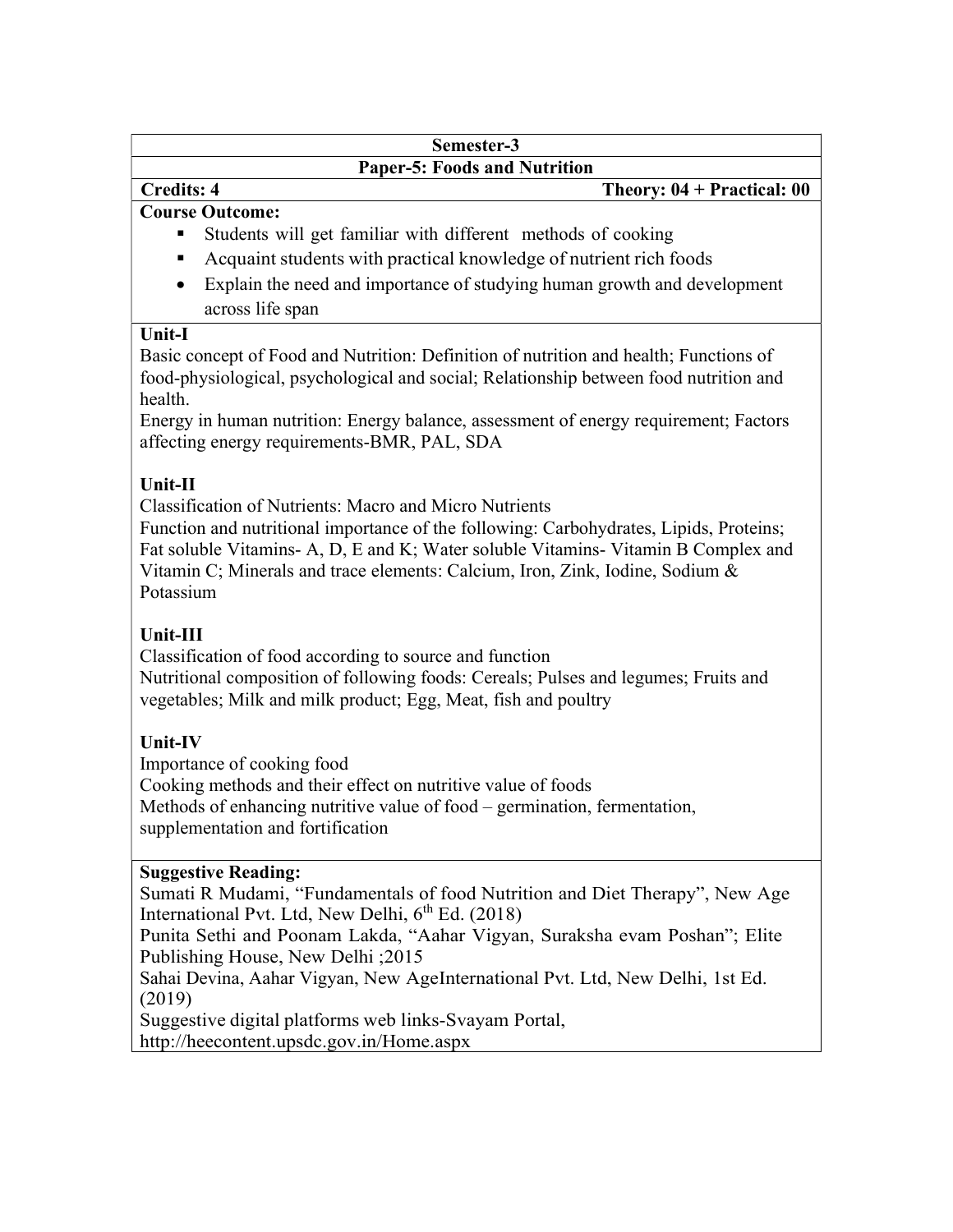# Paper-6: Human Development I: The Childhood Years

# Credits: 4 Theory: 04 + Practical: 00

#### Course Outcome:

- Explain the need and importance of studying human growth and development across life span
- Identify the biological and environmental factors affecting human development.
- Learn about the characteristics, needs and developmental tasks of infancy & early childhoodyears

#### Unit-I

Introduction to Human Development: Concept, Definition and need to study of Human Development; Domains, Stages and contexts of development; Principles of Growth and Development; Determinants of Development- heredity and environment

# Unit-II

Prenatal Development, Birth and Neonate: Conception, Pregnancy and Birth; Physical appearance and capacities of the new born; Factors affecting Pre-natal development.

# Unit-III

Infancy and Preschool Years: Developmental tasks during Infancy and Preschool Stage; Physical and Motor Development; Social and emotional development; Cognitive and language development

# Unit-IV

Middle Childhood years: Developmental Tasks during middle child hood; Physical and Motor Development; Social and emotional development; Cognitive and language development

# Suggestive Reading:

Hurlock E. Child Development

Berk, L.E. Child development New Delhi: Prentice Hall (2005) (5th ed.). Berk L.E. Child Development Allyn and Bacon 1992 (6th) Edition. Keenan, T., Evans, S., & Crowley, K. An introduction to child development, Sage (2016) Suggestive digital platforms web links- Svayam Portal, http://heecontent.upsdc.gov.in/Home.aspx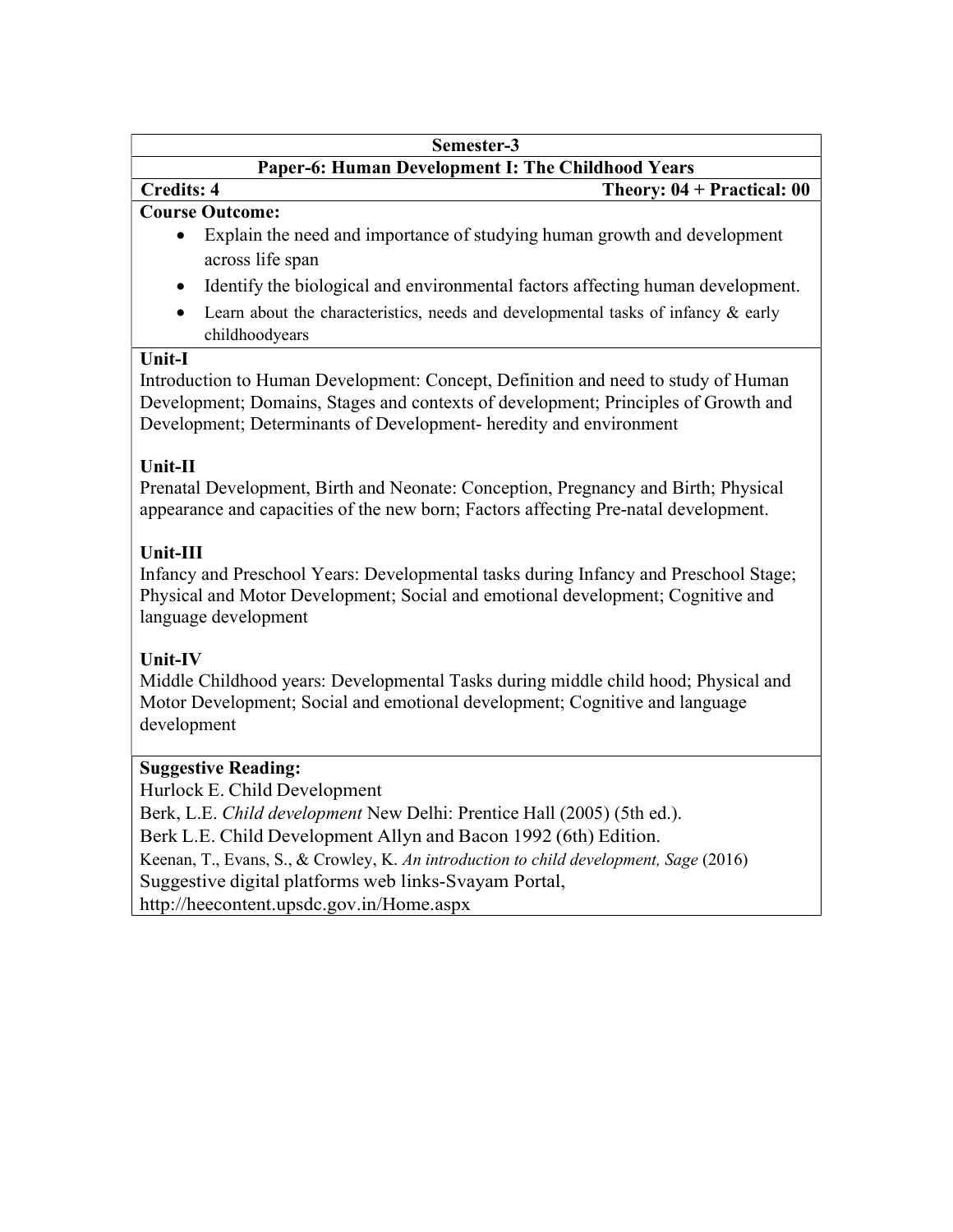#### Paper-7: Extension Education and Communication

#### Credits: 4 Theory: 04 + Practical: 00

# Course Outcome:

- Learn the widening concepts of Extension Education.
- Develop understanding for Effective teaching and learning.
- Comprehend the various effective communication methods.
- Gain skills to use technologically advanced Audio-visual aids.

# Unit-I

Extension: Basic Concept and Principles: Meaning, Definition, objectives, philosophy and history of extension Education; Adult learning components of Extension; Principles of Extension Education; Meaning, definition, objectives and importance of Home Science Extension Education

# $Unit - II$

Extension Approaches and Methods: Extension methods and approaches- Classification, characteristics and selection.

Audio Visual Aids, Teaching Aids in Extension- Concept, Classification, characteristic and importance

Leadership: Concept, Types, functions and importance of local leadership; Diffusion of innovation and adoption

# $Unit - III$

Extension Programme planning: Concept, Definition, Principles and Importance of programme planning; Programme cycle and its components

Monitoring and Evaluation: Meaning, definition, scope and Tools of evaluation  $Unit - IV$ 

Communication and Extension development programmes: Definition, elements, scope and barriers of communication; Mass media of Communication- Press, Radio, Television, Cinema

National Development Program in India: Rural Developments efforts of pre independent-Niketan project, Gurgaon Experiment, Firka Development Programme; Post independent development programmes- Nilokheri Experiment, Etawah pilot project, Indian Village Services (IVS), National Extension Service (N.E.S.)

# Suggestive Reading:

Dubey V.K, Srivastava Archana, Agrawal Garima, Grah Vigyan Prasar Avam Sampreshan. Star Publications Agra.

Dahama, O.P., & Bhatnagar, O.P.[1998]. "Education and Communication for Development". New Delhi. - Oxford and IBH Publishing Co. Pvt.Ltd.

Reddy, A. [1987]. "Extension Education". Bapatha, Andra Pradesh, India.: Sreelekshmi Press.

Supe A.N. (1983). An introduction to Extension Education. Delhi: Oxford IBH Publishing

Suggestive digital platforms web links- Svayam Portal,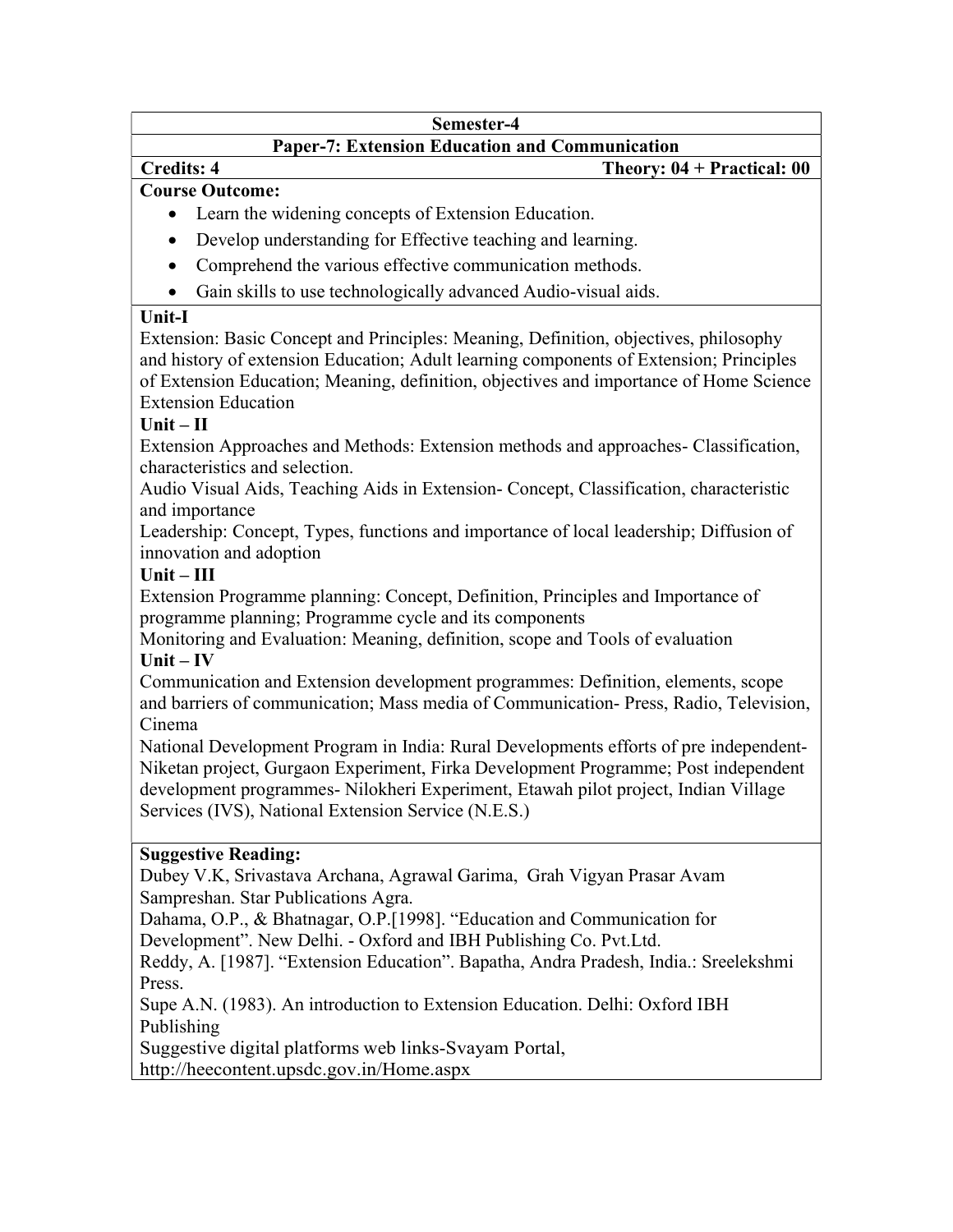| Semester-4                                                                                                                                                                                                                                                                                                                                                                    |  |  |  |  |  |  |  |
|-------------------------------------------------------------------------------------------------------------------------------------------------------------------------------------------------------------------------------------------------------------------------------------------------------------------------------------------------------------------------------|--|--|--|--|--|--|--|
| <b>Paper-8: Practical</b>                                                                                                                                                                                                                                                                                                                                                     |  |  |  |  |  |  |  |
| <b>Credits: 4</b><br>Theory: $00 + \text{Practical: } 04$                                                                                                                                                                                                                                                                                                                     |  |  |  |  |  |  |  |
| <b>Course Outcome:</b>                                                                                                                                                                                                                                                                                                                                                        |  |  |  |  |  |  |  |
| Students will get familiar with different methods of cooking                                                                                                                                                                                                                                                                                                                  |  |  |  |  |  |  |  |
| Acquaint students with practical knowledge of nutrient rich foods<br>٠                                                                                                                                                                                                                                                                                                        |  |  |  |  |  |  |  |
| Explain the need and importance of studying human growth and development<br>٠                                                                                                                                                                                                                                                                                                 |  |  |  |  |  |  |  |
| across life span                                                                                                                                                                                                                                                                                                                                                              |  |  |  |  |  |  |  |
| Identify the biological and environmental factors affecting human development.<br>ш                                                                                                                                                                                                                                                                                           |  |  |  |  |  |  |  |
| Learn about the characteristics, needs and developmental tasks of infancy $\&$<br>٠                                                                                                                                                                                                                                                                                           |  |  |  |  |  |  |  |
| early childhoodyears                                                                                                                                                                                                                                                                                                                                                          |  |  |  |  |  |  |  |
|                                                                                                                                                                                                                                                                                                                                                                               |  |  |  |  |  |  |  |
| Weight and measures - their equivalents                                                                                                                                                                                                                                                                                                                                       |  |  |  |  |  |  |  |
| Preparing, serving and evaluating food items: Beverages, fruits and milk based; Cereals,<br>variations in parenthesis, purees, rice pulao, dosa, idli, preparation using noodles,<br>macaroni; Pulses- dals, vadas, dhokla, kadis; Vegetables - koftas, cutlets, baked<br>vegetable dishes and fancy preparations; Soups – variations in soups; Salads and salad<br>dressings |  |  |  |  |  |  |  |
| Milk – paneer, khoya and curd                                                                                                                                                                                                                                                                                                                                                 |  |  |  |  |  |  |  |
| <b>Indian Sweets</b>                                                                                                                                                                                                                                                                                                                                                          |  |  |  |  |  |  |  |
| Curries and kababs                                                                                                                                                                                                                                                                                                                                                            |  |  |  |  |  |  |  |
| Desserts, sandwiches and snacks                                                                                                                                                                                                                                                                                                                                               |  |  |  |  |  |  |  |
| Baking – biscuits, cakes, pie and patties                                                                                                                                                                                                                                                                                                                                     |  |  |  |  |  |  |  |
| Study of physical, motor, social, emotional, language and cognitive development at<br>different stages and writing report (Any five practical)                                                                                                                                                                                                                                |  |  |  |  |  |  |  |
| Preparation and presentation of Audio-Visual Aids: Chart, Poster, Leaflet & pamphlet,<br>Booklet, Flash card                                                                                                                                                                                                                                                                  |  |  |  |  |  |  |  |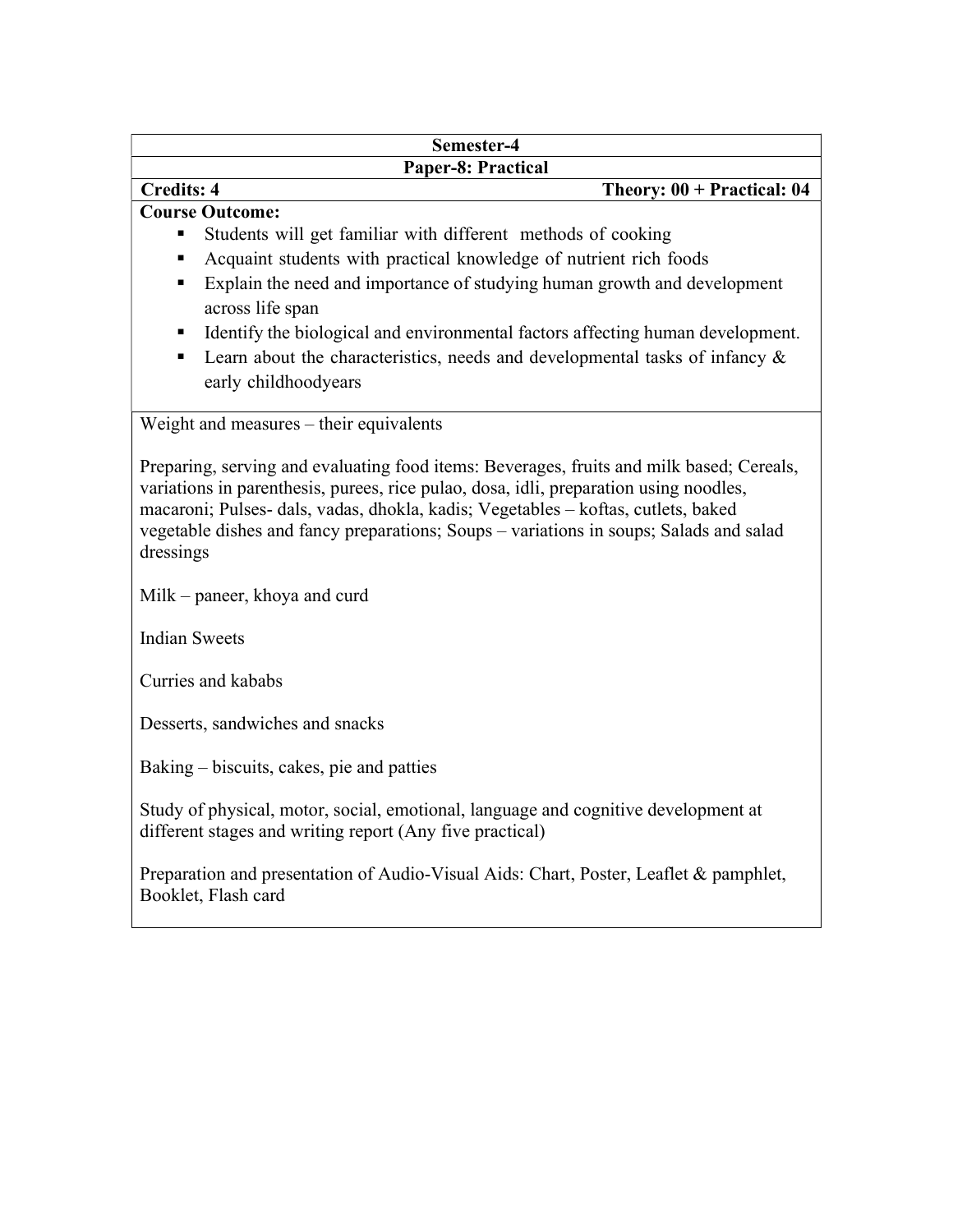# Paper-9: Nutrition: A Life Cycle Approach

# Credits: 4 Theory: 04 + Practical: 00

#### Course Outcome:

- Create an awareness about importance of healthy meal at various stages of life cycle
- Inculcate healthy eating practices among students
- Develop skill of meal planning for different physiological groups

# Unit-I

# Nutritional Requirement and RDA.

Dietary guidelines for Indians: Concept of reference Indian man and reference women Principles of meal planning: Concept of Balanced Diet; Food composition table and Exchange list.

# Unit-II

Factors affecting meal planning for a family.

Nutrition during early years-Growth standards, Nutritional guidelines, RDA and healthy food choices for: Infancy; Pre-school children; School going children

# Unit-III

Nutrition during Adult years- Growth standards, Nutritional guidelines, RDA and healthy food choices for: Adolescence; Adulthood; Pregnancy and Lactation

# Unit-IV

Therapeutic Nutrition: Concept of therapeutic diet; Modification in normal diet; Normal, soft, liquid and bland diet; Nutrition in common diseases: Fever, Typhoid and T.B; Diarrhea and constipation; Obesity; Diabetes; Hypertension

# Suggestive Reading:

Sheel Sharma, "Nutrition and Diet Therapy, Peepee Publishers , New Delhi ; 2014 Ankita Gupta "Text book of Nutrition" Medico Refresher Publisher, Agra, 2018 Subhangini A Joshi; Nutrition and Dietetics, Mc Graw Hill Education, Private Ltd. Kumud Khanna, "Text book of Nutrition and Dietetics", Elite Publishing House Pvt. Ltd, New Delhi, 2013,  $7<sup>th</sup>$  Ed.

Swaminathan M, " Essentials of Food and Nutrition Vol I and II

Suggestive digital platforms web links- Svayam Portal,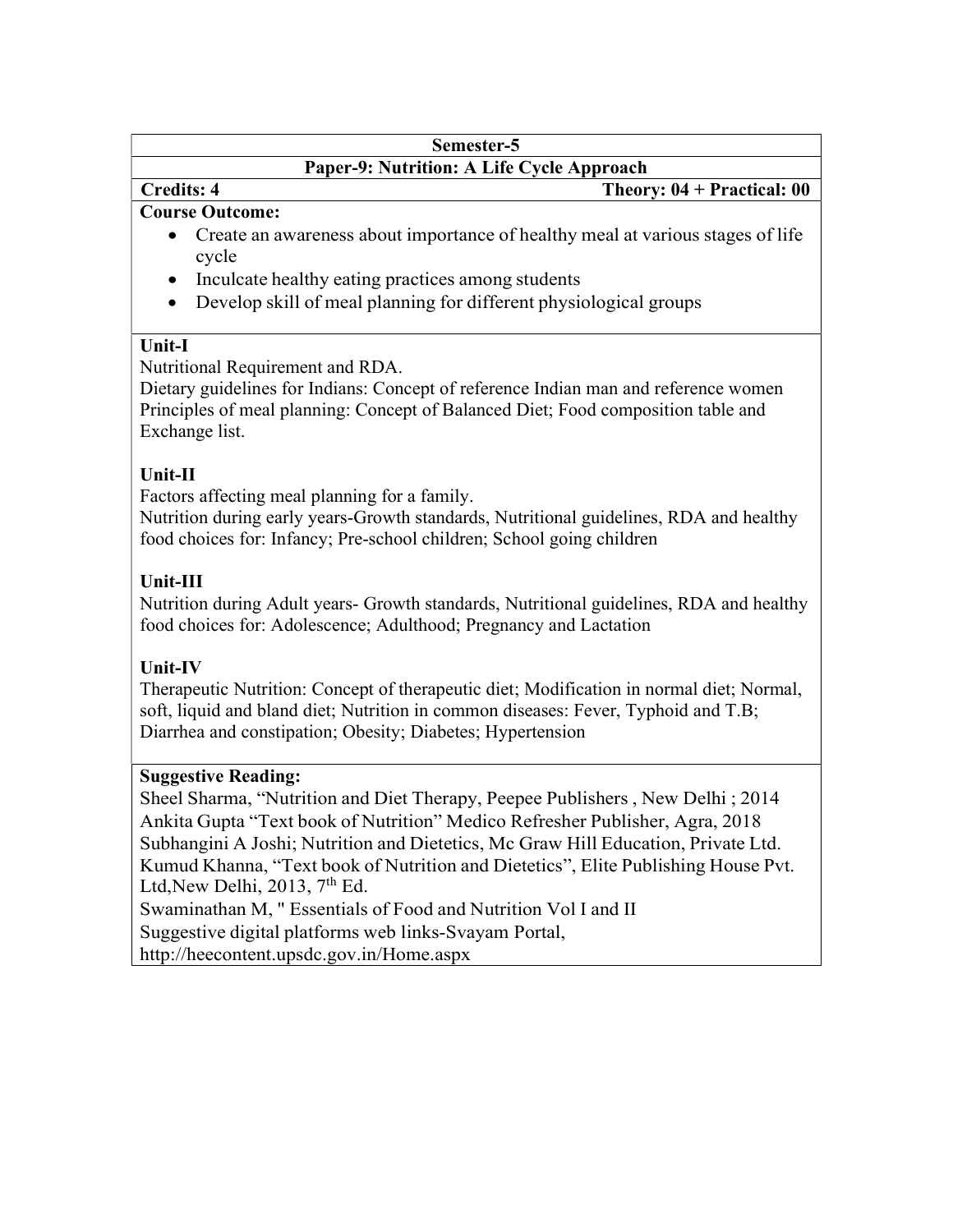Paper-10: Human Development II: Development in Adolescence and Adulthood Credits: 4 Theory: 04 + Practical: 00

#### Course Outcome:

- Explain the Physical & Psychological changes during middle childhood, adolescent and adulthood stage.
- Identify the biological and environmental factors affecting personality.
- Learn about the characteristics, needs and developmental tasks of Middle childhood years, Adolescent & Adulthood stage.

# Unit-I

Introduction to Adolescence: Developmental tasks during adolescence; Significant Physical, physiological and hormonal changes in puberty; Psychological aspects of adolescence; Self and Identify; Family and peer relationship

# Unit-II

Cognitive language and Moral Development during Adolescence: Perspective on cognitive development, development of intelligence and creativity; Adolescent language; Adolescent Morality

# Unit-III

Introduction to Adulthood: Concept, transition from adolescence to adulthood; Developmental tasks of Adulthood; Physical and physiological changes from young adulthood to late adulthood

# Unit-IV

Socio- emotional aspect of adulthood: Diversity in roles and relationships; Marriage-Contemporary trends; Parenting and grand parenting

# Suggestive Reading:

Monaster G.J. 1 Adolescent Development Life Tasks. Mc.Graw Hill (1977). Ambron S.R. Child Development Holt, Renehart and Winston 1978 (IInd Edition). Mussen P.H. Conger J.J. Kagan J and Huston A.C. 1990. Child Development and Personality (VI Edition) Harper and Row Publishers New York. Boeknek G. Human Development Brook and Cole Publishing Company 1980. Aadhunik Vikasatmak Manovigyan , Shri Vinod Pustak Mandir Agra Edition 3rd 2015 Suggestive digital platforms web links- Svayam Portal, http://heecontent.upsdc.gov.in/Home.aspx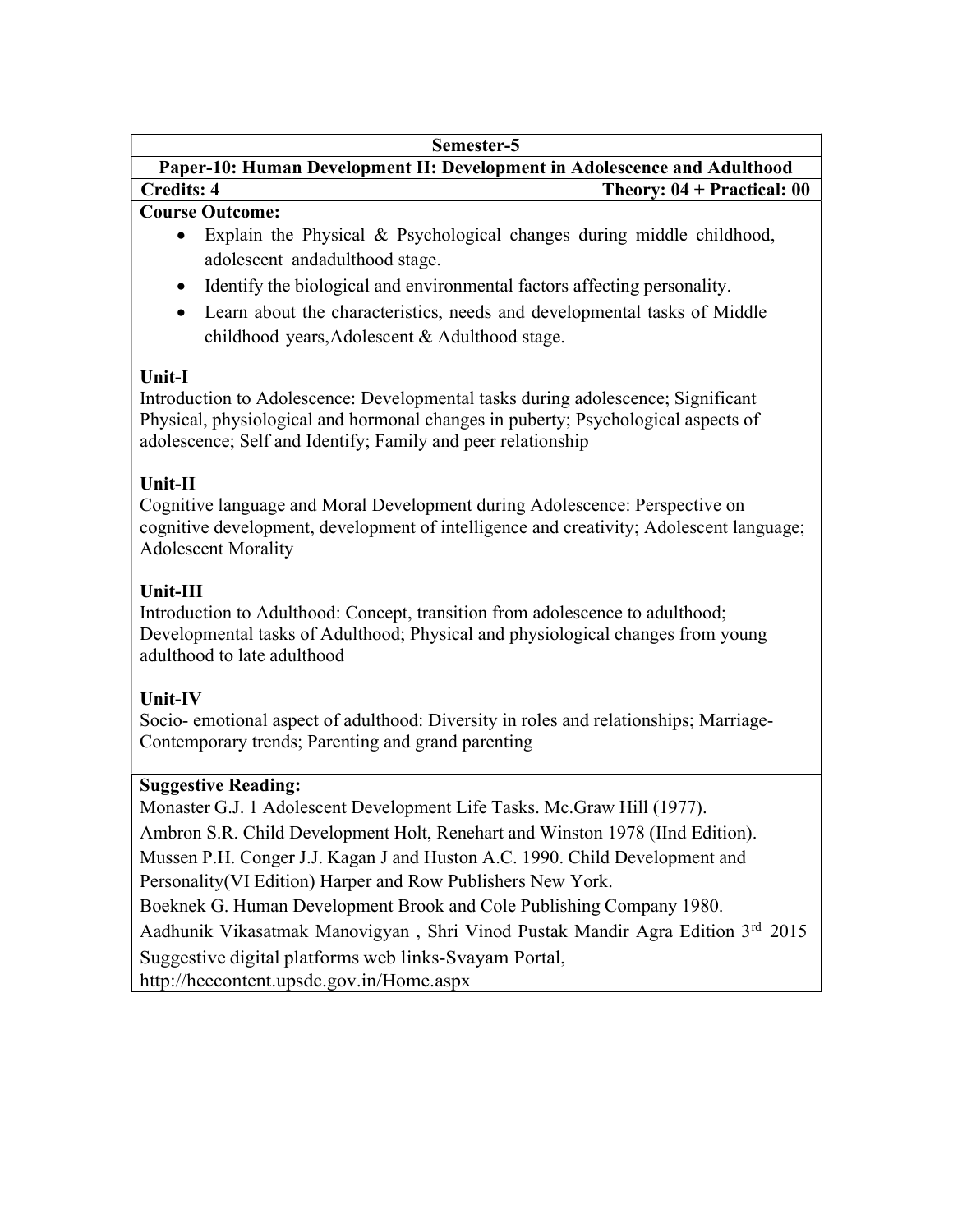#### Paper-11A: Gender in Extension and Development

# Credits: 4 Theory: 04 + Practical: 00

# Course Outcome:

- To get acquainted with the process of Development with importance of Gender based programming and programmes.
- To understand the efforts at different levels for empowering women

# Unit -1

Gender and Development: Concept of gender, gender roles, changing trends, gender analysis matrix; Shift from welfare to development and empowerment, gender in development, gender and development; National and international efforts for gender empowerment

# Unit -2

Status of Women: Status- meaning, status of women-a situational analysis, demographic, education, employment, political and health (general, occupational and reproductive); Changing scenario

# Unit  $-3$

Violence Against Women: Dowry, divorce, female foeticide and infanticide, domestic violence, sexual harassment and exploitation, portrayal of women in mass media; Efforts for elimination of all forms of discrimination.

# Unit  $-4$

Support System: Role and functions of the Department of Women and Child Development, Central Social Welfare Board, State Social Welfare Boards, National Commission for Women, Women's Development Corporation.

# Suggestive Reading:

Choudhary, D.Paul- Child Welfare and Development.

Desai, N and Pate, V., Indian Women: Change and Challenge in the International Decade.

Singh, Surendra and Srivastavam S.P.- Gender Equality Through Women's Empowerment: Strategies and Approaches

Kant, Anjani- Women and the Law.

Suggestive digital platforms web links- Svayam Portal, http://heecontent.upsdc.gov.in/Home.aspx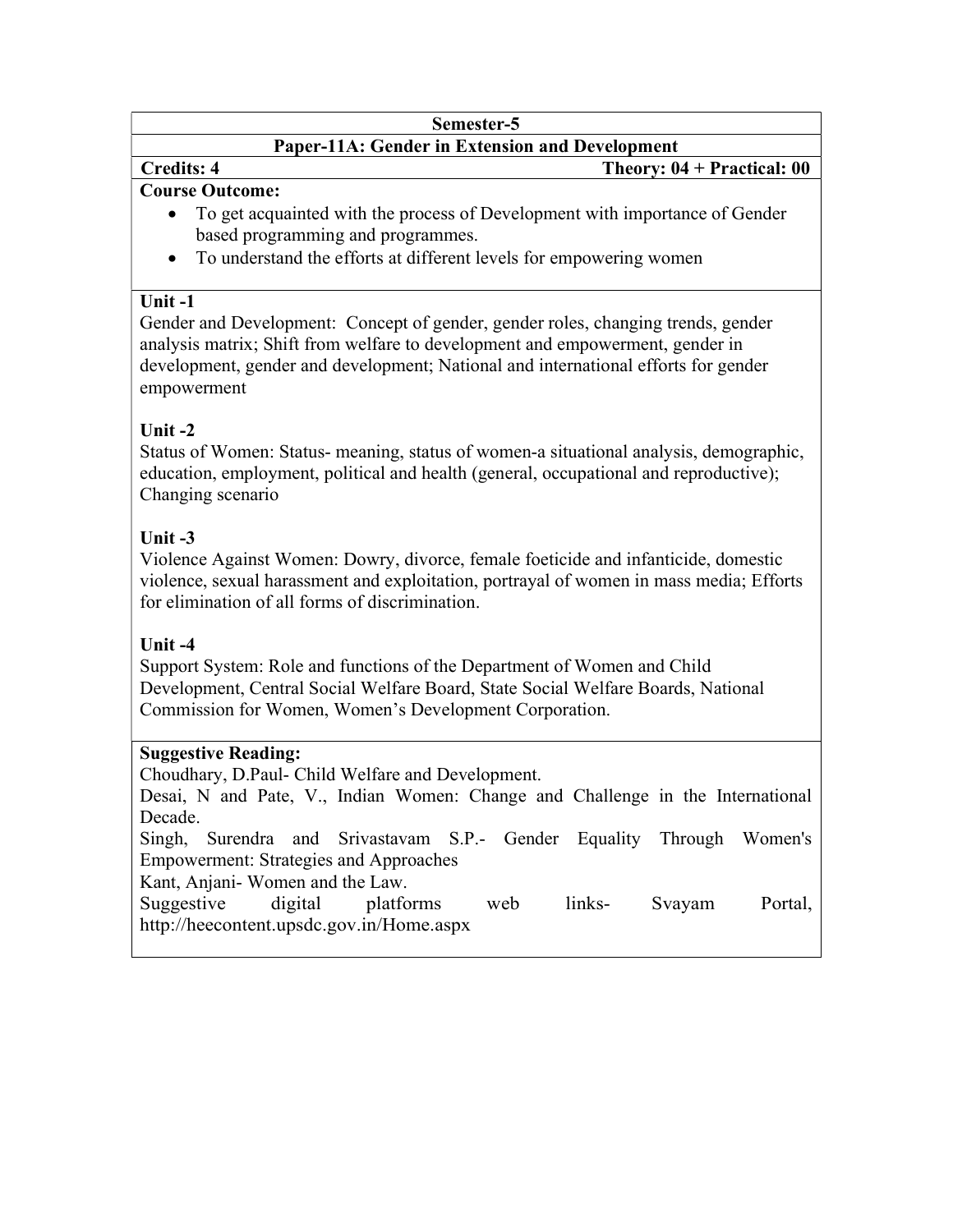# Paper-11B: Community Health Management

# Credits: 4 Theory: 04 + Practical: 00

# Course Outcome:

- To learn about Community based Mass Health Programmes and their Management at different levels.
- To get sensitized to management information systems in health.
- To learn about the Health Indices and Health Based Services.

# $Unit -1$

Concept of Health and Health Care: Concepts of health and positive health, definitions of health; Health – factors affecting health, health as a human right; Concept of community health and global health, health for all; Primary health care - definitions, principles, components, comprehensive health care, levels of prevention, concept of reproductive health.

Health and Development Indices: Health indices and related indices in community health, fertility indicators, demographic indicators – sex ratio, social and mental health indicators; Human Development Index; Reproductive Health Index.

# Unit -2

Community Health Needs and Problems: Health needs and problems related to sanitation and environment, protected water, personal hygiene and pollution control; Health needs of special groups-women, infants, children; Major health problems in India; Communicable and non-communicable diseases; Population problem and its impact; Problems of malnutrition; Reproductive health problems.

# Unit -3

Health Care Services: Health administrative set up - state, national, urban, rural, private; Role of NGOs in health services; Importance of National Health Programmes; Child survival and safe motherhood; Importance of Child Health and related programmes; Health in relation to community development; Important National and International Health Agencies; Health Information, education, communication.

# Unit -4

Management of Information System in Health Sector: Health surveys; Monitoring health; Health regulations and acts, health legislations; Census; Evaluation of health services. Ecology and Environment: Cause, effects and prevention of global warming; Concept of natural and man-made disasters.

# Suggestive Reading

Suchman, E.H.- Sociology in the Field of Public Health. Smolenske- Principles of Community Health. Dak, T.M.- Sociology of Health in India Mangatt, A.N. and Bomen, S.C.- Social Service and Mental Health Suggestive digital platforms web links- Svayam Portal, http://heecontent.upsdc.gov.in/Home.aspx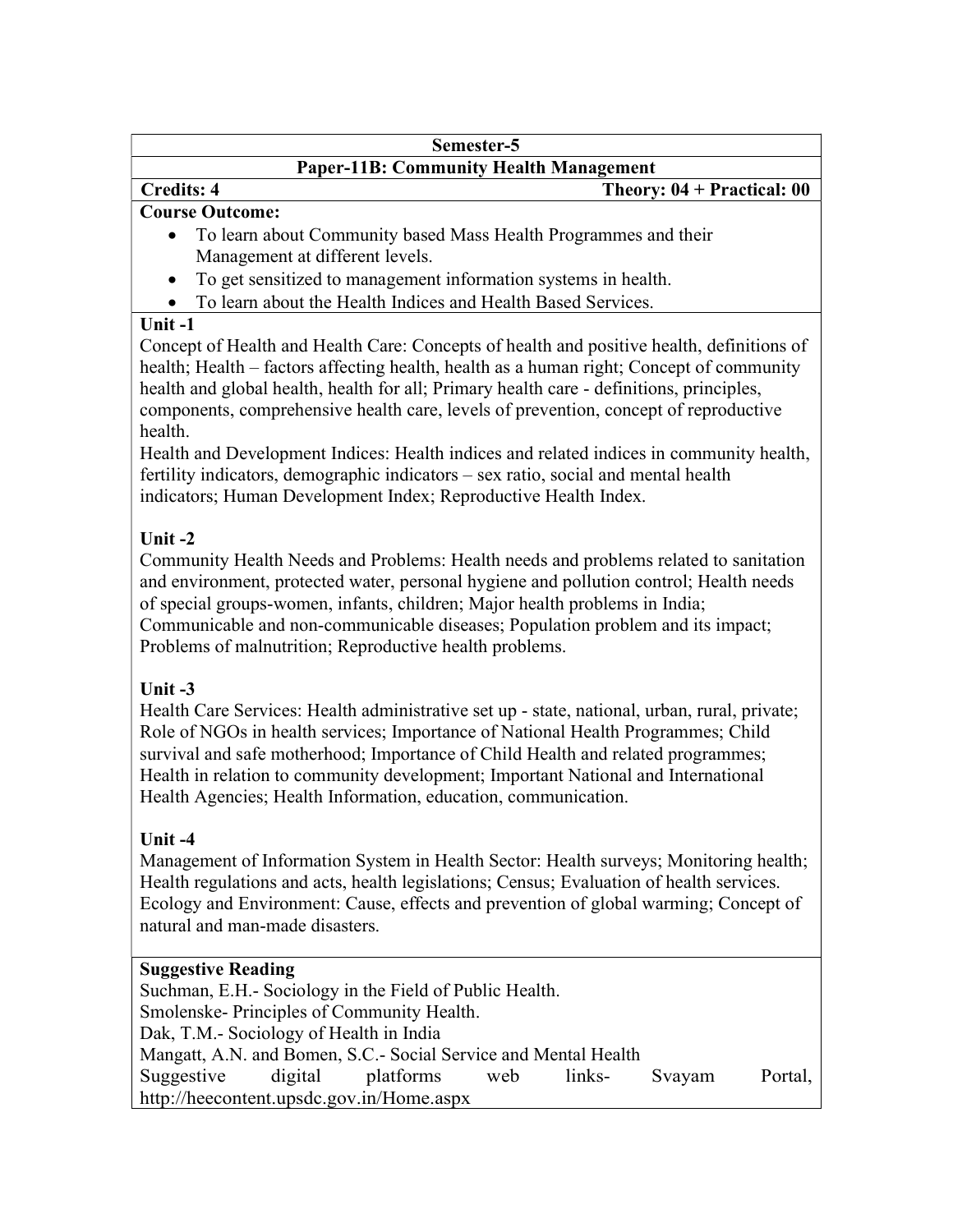#### Semester-6 Paper-12: Practical

#### Credits: 4 Theory:  $00 + \text{Practical: } 04$ Course Outcome:

# Ability to identify fibers and fabrics; Understanding why fabrics are different

- Learning basic Sewing skills; Learn how garments are stitched
- To learn the art of house decoration and lay-out planning
- Practical knowledge of dietary management.

Sewing Machine – its parts and accessories, common defects and remedial measures

Sample Preparation- different types of stitches, seams, seam finishes. Drafting, stitching and decoration of any four garments: Petticoat; Baby frock; Saree blouse; Salwar; Ladies Kameez;Gown

Preparation of colour wheel and colour schemes.

Develop questionnaire on various social issues.

Planning of layout of various types of Kitchen.

Preparation of Soft and Liquid diet

Diet Planning for: Pre School children, School going Children, Adolescents, Adults, Pregnant Women; Lactating Mother

#### Suggestive Reading:

Cutting Tailoring and Dress Making: National open School, B-31-B Kailash Colony, New Delhi – 1100048.

R Bhatia & C Arora (1999), Introduction to Clothing and Textile, Printed by Macho Printery, Raopura, Baroda

Helen J Armstrong, Pattern Making for Fashion Design, Prentice Hall

Gerry Cooklin, Introduction to Clothing Manufacture, Blackwell Science, UK, 1991 Metric Pattern cutting & Grading by Winfred Aldrich.

Khanuja, Reena. Vastra Vigyaan ke Sidhant, Agrawal Publication, Agra.

Suggestive digital platforms web links- Svayam Portal,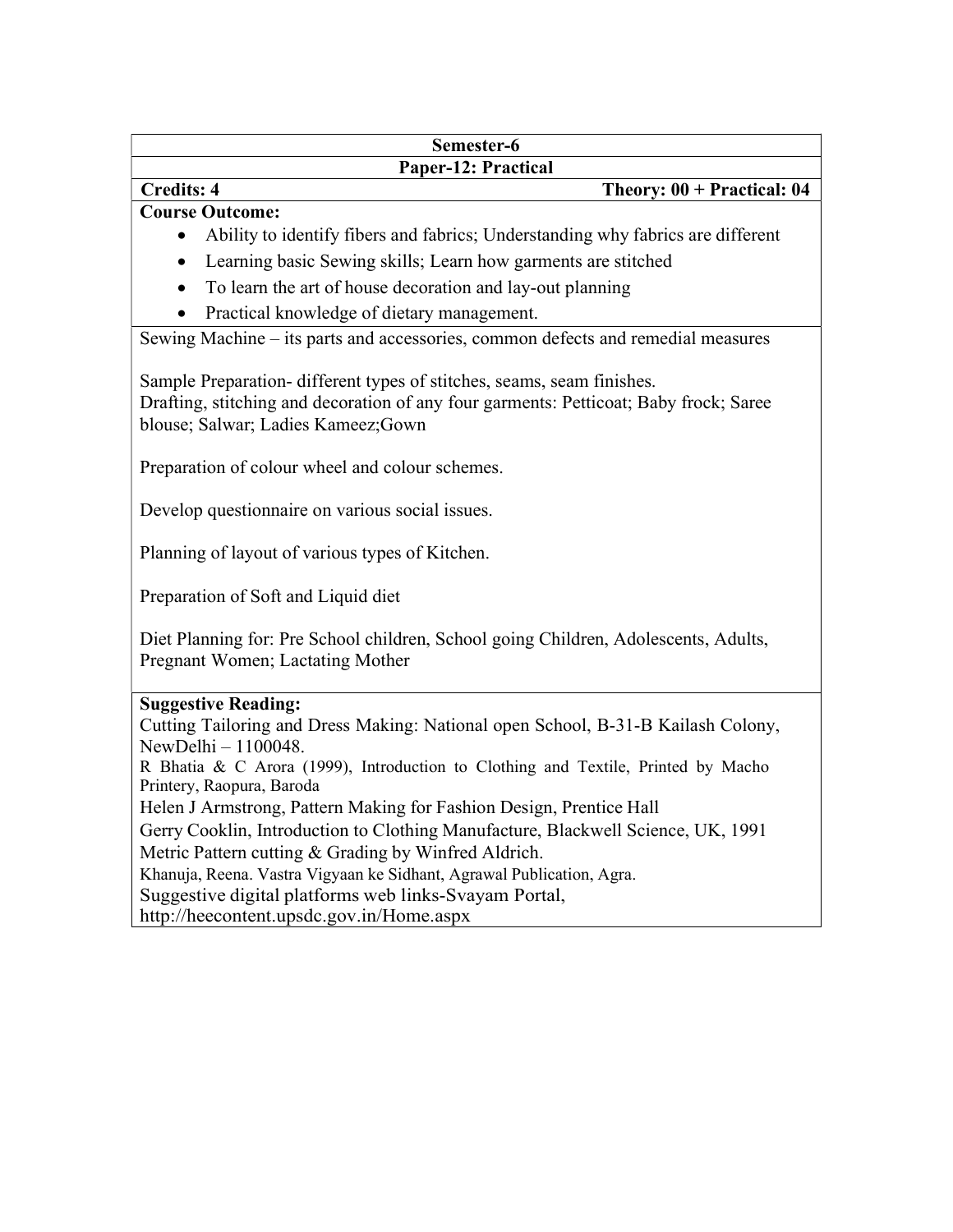# Paper-13: Apparel Designing and Construction

# Credits: 4 Theory: 04 + Practical: 00

#### Course Outcome:

- Learning basics of Cutting, Stitching and designing
- Learn about latest fashion fittings and trends

#### Unit-1

Anthropometric Measurement: Concept, importance, techniques.

Pattern making: Methods of Drafting, draping, flat pattern, techniques, use; Principles of pattern making; Importance of patterns and patterns importation.

# Unit-2

Selection of fabrics: Factors affecting the selection of fabric for different garments; Calculating amount of fabric needed for different garments.

Lay out planning: Definition, types of lay outs; General guide lines for lay out planning for patterns and fabric.

# Unit-3

Fitting: Good fit, definition, principles and clues for good fit; Fitting areas, fitting guide lines and procedures.

Different types of stitches: Construction and decorative.

Different types of seams and seam finishes.

# Unit-4

Fashion and design: Elements and principles of arts in dress designing; Designing for different figures types

Fashion: Definition, fashion cycle; Sources of fashion, factors favoring and retarding fashion

# Suggestive Reading:

Basic Process of clothing construction, Dongaji Das, New Raj Book Depot, New Delhi Complete Sewing Guide, Reader's Digest Publications

Handbook for Fashion Designing, Best Drafting Techniques, Rither, Jindal Mittal Publications, New Delhi

Isabel B. Wingots Textile, Fabrics and their selection practice, Hall Ive Ends, Wood Cliff, New Jersey

More dress pattern designing, Natalie Bray, Om Boom Services, Prakash House, New Delhi

Pattern for women's clothing, Grey Cookling, Om Boom Services, Prakash House, New Delhi

Zarapker system of cutting, Zarepker, Navneet Publications Ltd., Bombay Suggestive digital platforms web links-Svayam Portal,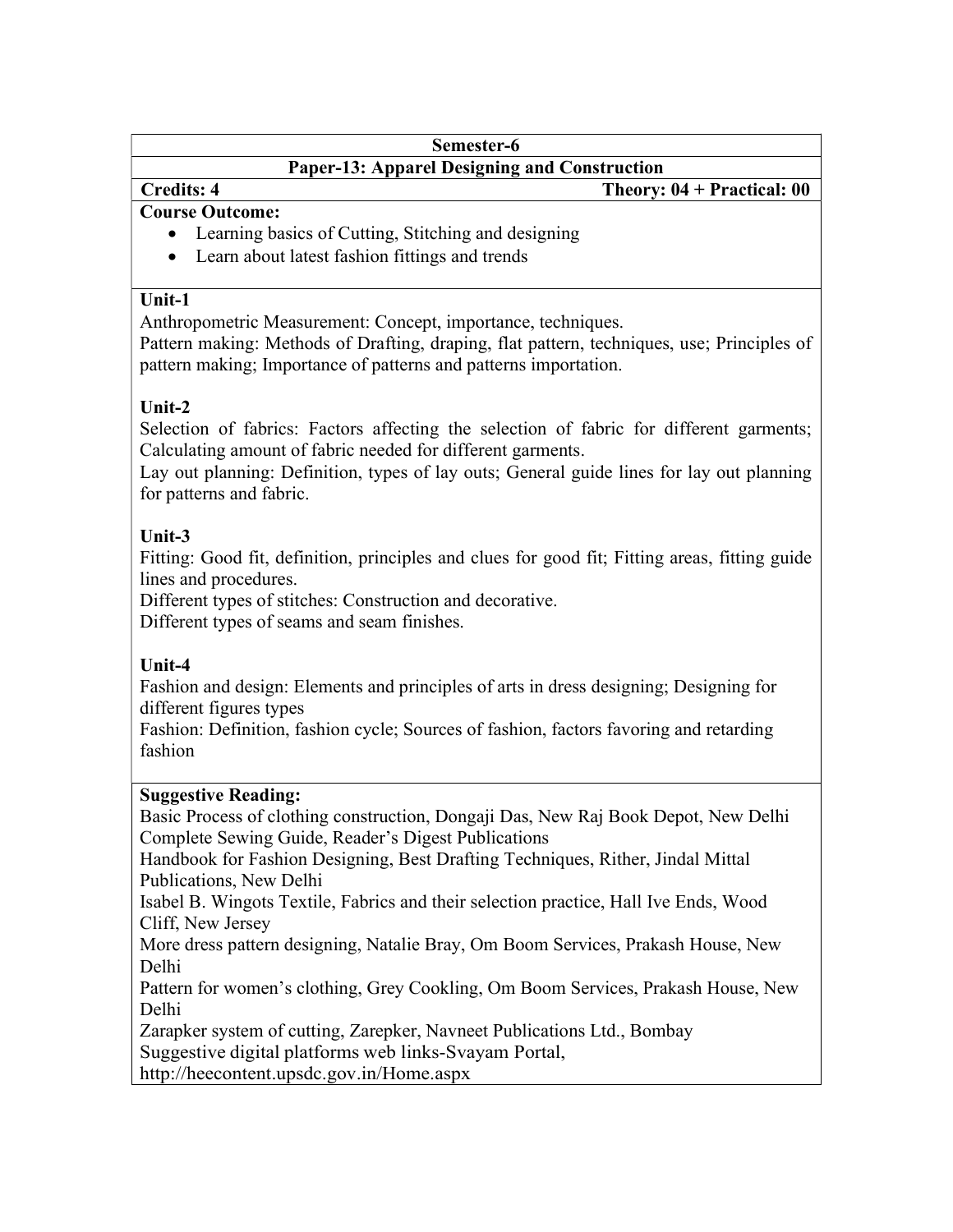# Paper-14A: Housing and Interior Design

# Credits: 4 Theory: 04 + Practical: 00

# Course Outcome:

- Grasp knowledge of Housing need  $&$  selection of site in real life situations.
- Comprehending Housing plans for residential purpose.
- Appreciate principles of design and the contributing factors to refine personal aesthetic senses

#### Unit-I

Family Housing Needs: Principles of House Planning-Grouping, orientation, Circulation, Flexibility, Privacy, spaciousness, aesthetics, economy, light and ventilation; Planning different Residential Spaces; Kitchen Planning

# Unit-II

Design Fundamentals: Objectives of Art and Interior Design; Types of Design-Structural and Decorative; Elements of Art- Line, form, texture, light, colour, pattern, space; Principles of Design-Balance, harmony, proportion, Emphasis, Rhyth.

# Unit-III

Colour and Its Application: Dimension of colour; Importance of colour and different colour scheme; Colour system and theories

# Unit-IV

Furniture and Furnishing: Types, Construction, Selection and purchase, Arrangement; Furnishing-Selection, care and maintenance of soft furnishing, types of curtain and draperies, upholstered furniture, cushions

# Suggestive Reading:

Khanuja, Reena (2018) Grah Vyavastha avam Grah Sajja. Agrawal Publications, Agra ISBN: 978-93-81124-96-3

Patni Manju & Sharma Lalita, Grah Prabandh, Star PublicationsAgra.

Cherunilam, F., &Hedggade, O. D. (1987). Housing in India. Bombay: Himalaya Publishing House..

Goldstein. H & Goldstein V. (1954). Art in Everyday Life Macmillan Publishers.

Rutt, A.H. (1963) Home furnishing. John Wiley & Sons, Inc.;

Supriya, K.B. (2004). Landscape gardening and designing with plants. Pointer Publishers. Teresa, P. Lanker. (1960). Flower Arranging: Step-by-step Instructions for

Everyday Designs. Florist Review

Suggestive digital platforms web links- Svayam Portal,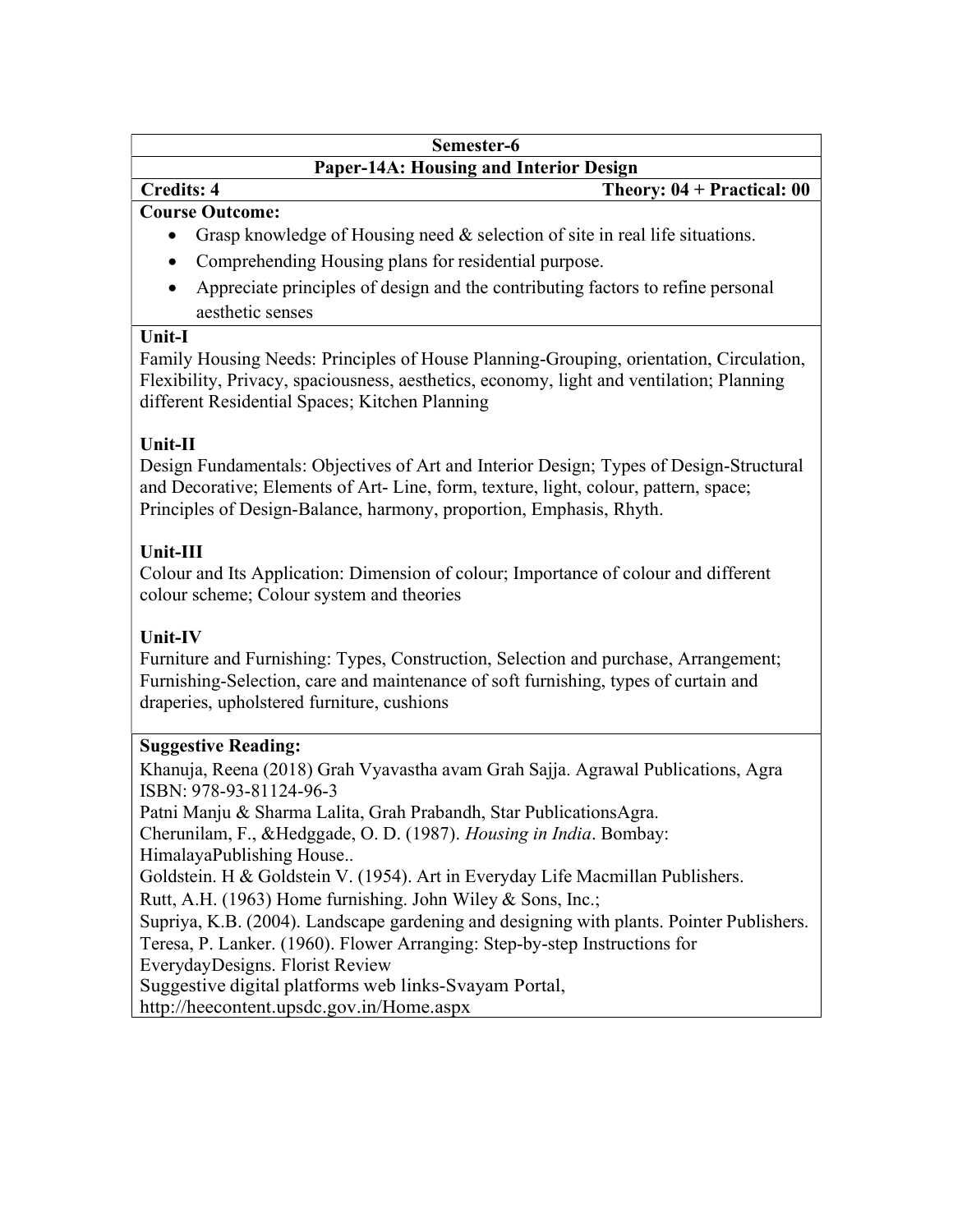# Paper-14B: Entrepreneurship Management

#### Credits: 4 Theory: 04 + Practical: 00

#### Course Outcome:

- To learn the practices and principles of management in running a small business.
- To learn the basics of business management.

#### Unit-1

Entrepreneurship Management: Concept, need and process of entrepreneurship development. Types of enterprise

Role of Enterprise in National and Global Economy: Government policies and schemes for enterprise development. Institutional support in enterprise development and management

# Unit-2

Entrepreneurship motivation and competency: Important features of entrepreneurial personality.

Launching an enterprise: Environment scanning, enterprise selection, market assessment.

# Unit-3

Resource mobilization, costing and monitoring, evaluation Performance appraisal and assessment Profitability and control measures

# Unit-4

Market economy: Basic definitions, types of market, marketing mix, marketing environment

Strategic Planning and Marketing steps: Product development, promotion and distribution.

# Suggestive Reading:

Bedekar, S.J. (1991): Marketing- Concept and Strategies, Oxford University Press, Mumbai.

Deacen, RE and Firebaugh, F.M. (1981): Resource Management Principles and Application, Allyn and Dacen and Bacen Bosten.

Hirtich R.D. and Peters M.P. (1995): Entrepreneurship- Starting Developing and managing a New Enterprise, Richard D. Irwinm INC, U.S.A.

Memoirs, C.B., Principles and Practice of Marketing in India, Kitab Mahal

Meredith, G.G. et.al. (1982) Practice of Entrepreneurship. ILO, Geneva

Suggestive digital platforms web links- Svayam Portal,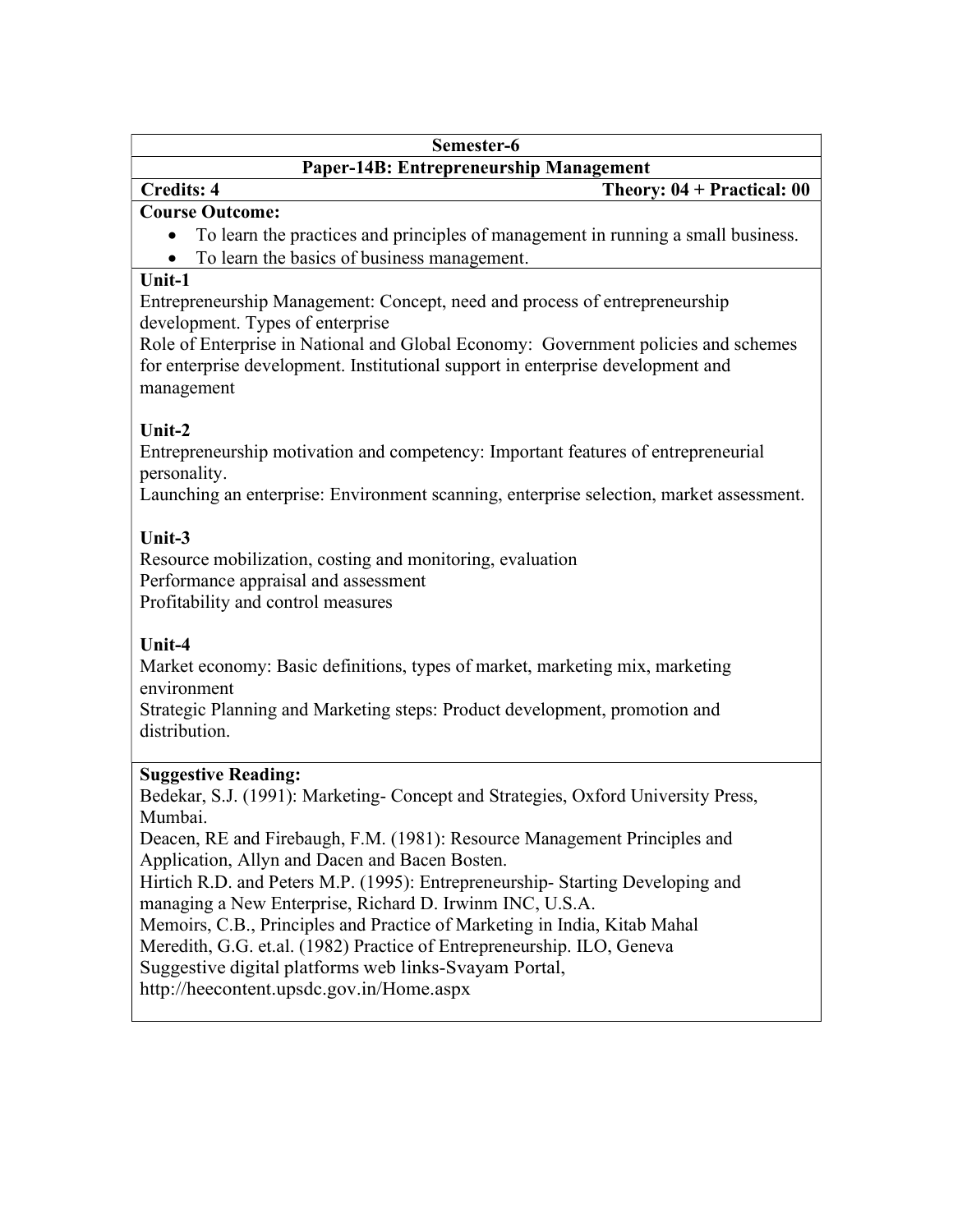# Paper-15: Community Nutrition

# Credits: 4 Theory: 04 + Practical: 00

# Course Outcome:

- To gain basic knowledge of Community Nutrition
- To learn about Health Based Diagnostics and Programmes

# Unit -1

Concepts of community nutrition.

Nutritional problems of the community and its implications for public health. Causes, incidence, signs and symptoms and treatment of PEM, Vitamin A deficiency, Iron Deficiency, Iodine Deficiency, Fluorosis and Lathyrism.

# Unit -2

Sociological factors contributing in the Etiology and Prevention of Malnutrition: Food production and availability, cultural influences, socio-economic factors, food consumption and distribution, emergency disaster conditions. Malnutrition and Infection: Interrelationship between the two, Immunization.

# Unit -3

Assessment of Nutritional Status: Meaning, Need, Objectives and Techniques. Primary Methods: Anthropometric measurements: Weight, Height, Skin Fold Thickness, Head Circumference, MUAC, Chest Circumference; Use of Growth Chart; Bio-chemical Assessment; Clinical Method; Dietary Survey - Types.

# Unit  $-4$

Secondary Methods: Vital Statistics; Mortality Rates- Crude death rate; infant mortality rate; maternal mortality rate; survival rate; morbidity rate; fertility rate.

# Suggestive Reading:

Publications of the International Life Science Institute.

Serimshow N and Glesson G (ed.) (1991). Rapid Assessment Methodologies for Planning and Evaluation. Health Related Programme published by (INFDC) International Nutrition Foundation for Developing Countries.

Stryer L (1984). 4th ed. Bio-Chemistry WH Freeman and Co.

UNICEF's State of the World's Children.

WHO (1999) Nutrition for Health and Development Progress and Prospects. On the eve of the 21st Century WHO INHD, 99.9 Geneva.

Suggestive digital platforms web links- Svayam Portal, http://heecontent.upsdc.gov.in/Home.aspx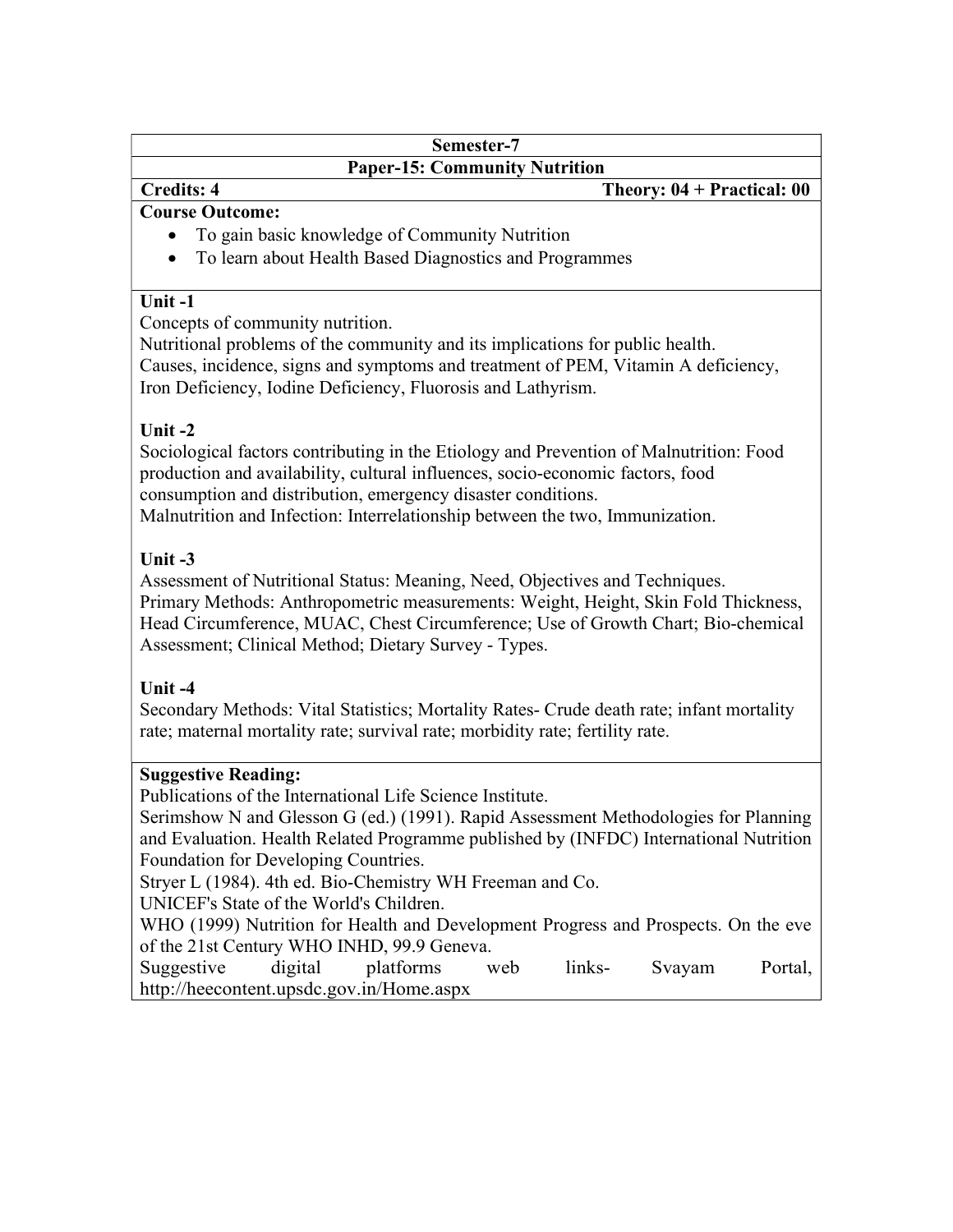# Paper-16: Communication Technology in Extension

Credits: 4 Theory: 04 + Practical: 00

#### Course Outcome:

- Develop understanding for Effective teaching and learning.
- Comprehend the various effective communication methods.
- Gain skills to use advanced Media Systems

# Unit -1

Communication Systems: Types of communication systems- concept, functions and significant interpersonal, organizational, public and mass communication. Elements, character and scope of mass communication. Mass communication-models and theories; Visual communication-elements of visual design - colour, line, form, texture and space; Principles of visual design - rhythm, harmony, proportion, balance and emphasis; Visual composition and editing.

# Unit -2

Media Systems: Trends and Techniques: Concept, scope and relevance of media in society; Functions, reach and influence of media; Media science in India, issues in reaching out to target groups; Contemporary issues in media: women and media, human rights and media, consumerism and media; Historical background; nature, characteristics, advantages and limitations and future prospects of media; Traditional media vs. Modern media.

# Unit -3

Print and Electronic Media: Background, Types, Role and Significance; Advantages and Effective Usage

# Unit  $-4$

Advertising: Definition, concept and role of advertising in modern marketing system and national economy.

# Suggestive Reading:

Chaubey BK (1990) A Handbook of Education Extension, Jyoti Publication, Allahabad Singh, R. (1987)Text Book of Extension Sahitya Kala Prakashan , Ludhiana Extension Programme Planning, Oxford and IBH Publishing Company Pvt. Ltd. New Delhi

Joshi Umer (1997). Textbook of Mass Communication and Media, Anmol Publications, New Delhi.

Suggestive digital platforms web links- Svayam Portal, http://heecontent.upsdc.gov.in/Home.aspx.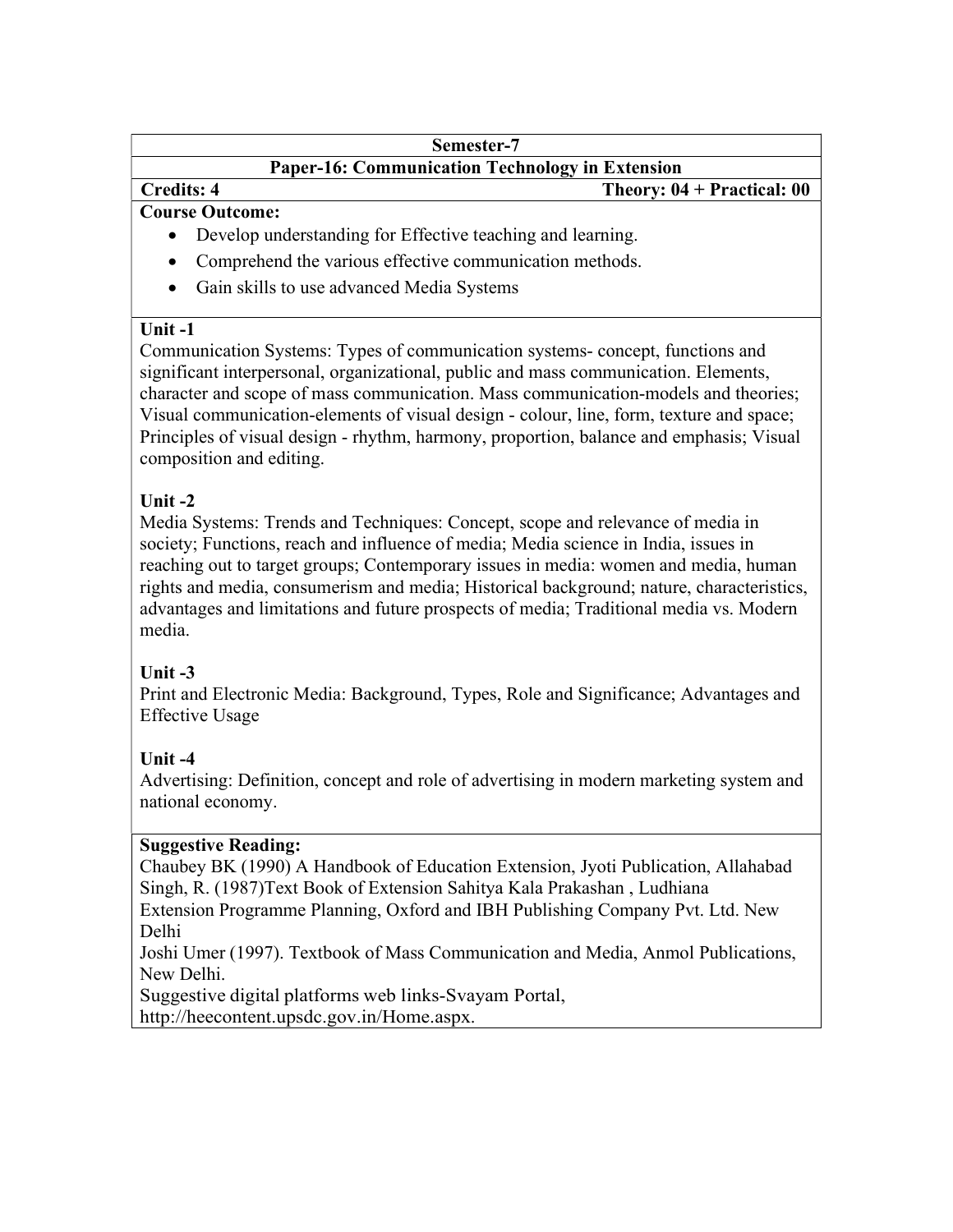#### Semester-7 Paper-17: Ergonomics for Home Science

#### Course Outcome:

- To gain basic knowledge and about principles of Ergonomics in Home Science
- To understand the importance of ergonomics in designing work stations and household equipment ascertain productivity.

#### Unit-1

Ergonomics: Definition, History and evolution.

Scope of Ergonomics in home and other occupations

Nature of wok in household and other occupations

Human Body and Work: Physiology of Neuro-muscular function in relation to occupational ergonomics; Physiological factors in muscle work; Physical work capacity; Energy requirement for muscular work; Energy expenditure for different activities; Endurance and muscular strength.

#### Unit-2

Job Analysis: Significance of job analysis for occupational ergonomics; Fundamental elements of job analysis.

Concepts and significance of Anthropometry in relation to occupational ergonomics: Definition and Scope; Identification and analysis of postures

# Unit-3

Environmental factors in relation to occupational ergonomics: Physical characteristics of task; Environmental stress factors such as Heat, Noise and Light; Effects and Control of Heat Stress; Noise Pollution and its effects; Effect of light on work efficiency

# Unit-4

Application of Ergonomic Principles in: Tool Evaluation and Design; Work Station Evaluation and Design; House hold works; Maintenance of Postures

# Suggestive Reading:

Gross I.H. and Crendall, E.W. and Knoll, M.M.- Management for Modern Families, Prentice Hall Inc. New Delhi.

Grand Jeen Ettiens (1978)- Ergonomics of the Home, Taylors and Francis Ltd., London. Nickell and Dorsey, Management in Family Living.

Nag, P.K. (1996) Ergonomics and Work Design and Emerging Issues in Organizational Science, New Age International (P) Ltd., New Delhi.

Chaffinm D.B. and Anderson G.B. (1984) Occupational Bio-Mechanics,, John Wiley & Sons

Suggestive digital platforms web links- Svayam Portal, http://heecontent.upsdc.gov.in/Home.aspx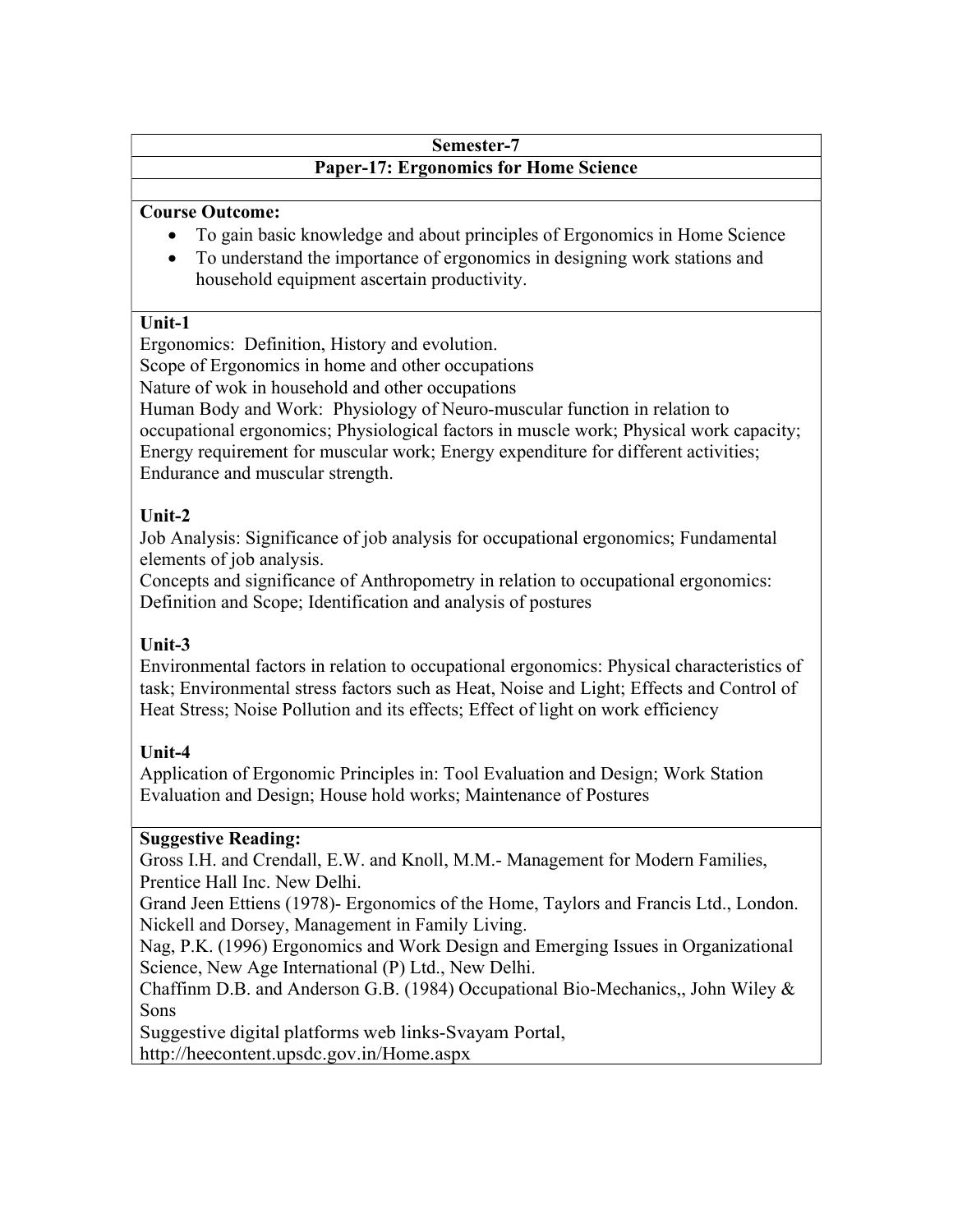#### Semester-7 Paper-18A: Textile Science

#### Credits: 4 Theory: 04 + Practical: 00

#### Course Outcome:

- To acquaint students about the polymers of which the textile fibres are made.
- To understand the chemistry, production and fundamentals properties of natural and synthetic fibres

#### Unit-1

Polymer Science: Definition of Polymers, degree of Polymerization, Orientation and Crystallinity of Polymers, Addition and Condensation Polymers. Methods and Techniques of Polymerization

# Unit-2

Cotton: Morphological Structure, Chemical Composition, Physical & Chemical Properties, Modification of Cotton.

Silk and Wool: Chemical Composition, Chemical Structure, Physical and Chemical Properties.

# Unit-3

Polyamide and Polyester Fibre: General Structure, Industrial process of Polymerization, Physical and Chemical Properties.

Acrylonitrile and Elastomeric Fibres: Synthesis, Physical and Chemical Properties

# Unit-4

Yarn Nomenclature, Classification and Numbering System: Tex Device and Count. Yarn Manufacture: Spinning process, Modern Developments in yarn, textured yarn Technology.

# Suggestive Reading:

Corbman P Bernared :Textiles- Fibre to Fabric Joseph M: Introduction to Textiles R.S. Prayag: Technology of textile printing. Noyes Data Corp. V.A. Shenai: Technology of printing- technology of textile processing, Vol.IV, Sevak Prakashan M.L. Gulrajani and Deepti Gupta (1990): Natural Dyes and their application to textiles. Ed. IIT, Delhi Publication Chattopadhyaya and Kamala Devi: Handicrafts of India. New Delhi. Indian Council of Cultural Relations.

Suggestive digital platforms web links- Svayam Portal,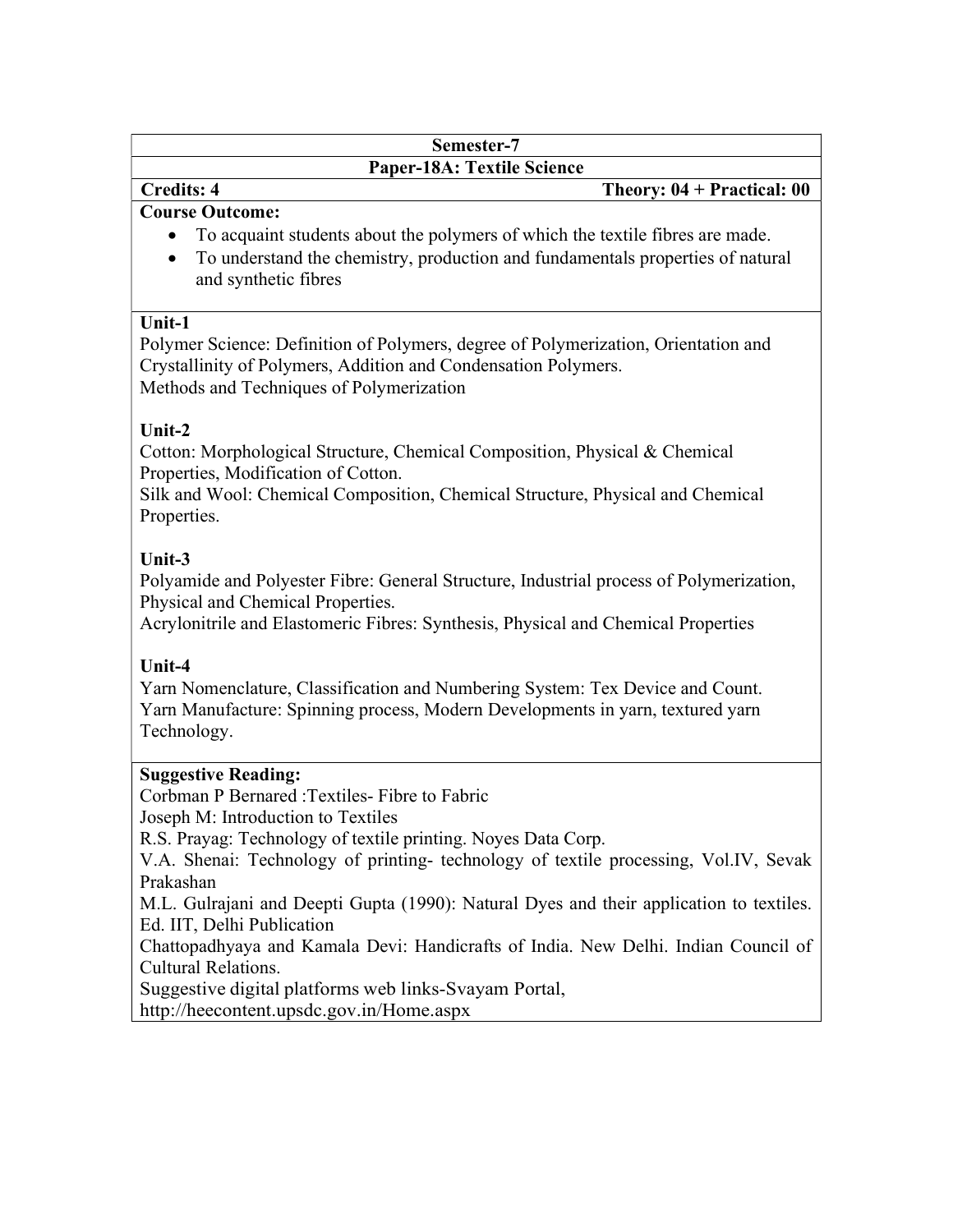| Semester-7                                                    |                                      |  |  |  |  |  |  |
|---------------------------------------------------------------|--------------------------------------|--|--|--|--|--|--|
| <b>Paper-18B: Fabric Ornamentation</b>                        |                                      |  |  |  |  |  |  |
| <b>Credits: 4</b>                                             | Theory: $04 + \text{Practical: } 00$ |  |  |  |  |  |  |
| <b>Course Outcome:</b>                                        |                                      |  |  |  |  |  |  |
| Knowing why fabrics look differently                          |                                      |  |  |  |  |  |  |
| Identify the different techniques of fabric from surface      |                                      |  |  |  |  |  |  |
| Learn about finishes done on fabrics and about dyeing fabrics |                                      |  |  |  |  |  |  |
| Learn how printing on fabrics is carried                      |                                      |  |  |  |  |  |  |
| Knowing the traditional embroideries of India                 |                                      |  |  |  |  |  |  |
|                                                               |                                      |  |  |  |  |  |  |

#### Unit-1

Dyeing: Tie and Dye and Batik; Dyeing with natural dyes, use of pigments; Dyeing auxiliaries and their use; Dyeing defects and their remedies.

# Unit-2

Printing: Printing methods- Block, stencil, screen, roller, rotary; Printing auxiliaries, their use and importance; Printing styles- direct, resist, discharge, photographic, transfer, flock printing; After treatment of printed goods.

# Unit-3

Embroidery: General embroidery techniques; Hand embroidery- knowledge of 25 hand embroidery stitches; Traditional Indian embroidery- Chikankari, Kasuti, Phulkari, Kashida, Kantha, Kutch, and Kathiawar.

# Unit-4

Appliqué Work and Quilting: Appliqué Work- basics, hand appliqué; Machined appliqué, bias tape appliqué, reverse appliqué techniques; Quilting - the art, quilting tools, designs; Basic quilting technique.

# Suggestive Reading:

Marsh JT: Textile Finishes Trotman Er: Dyeing And Chemical Technology Of Fibres J. Hall: The Standard Hand Book Of Textiles, Wood Head Publication, 2004 J.E. Smith: Textile Processing –Printing, Dyeing, Abhishek Publishing, 2003 Kate Broughton: Textile Dyeing, Rockport Publishers, 1996 W.S. Murphy: Textile Finishing, Abhishek Publication, 2000 Naik.D. Shailiaja:Traditional Embroideries Of India, New Age International Publishers, 1996 Naik. D. Shailiaja, Jacquie.A.Willson: Surface Designing Of Textile Fabrics, New Age International Publishers,2006 Bhargav, Bela. Vastra Vigyaan, Univ. Book House Pvt. Avam Dhulai Kala,University Book House, Pvt Ltd. Jaipur Suggestive digital platforms web links- Svayam Portal, http://heecontent.upsdc.gov.in/Home.aspx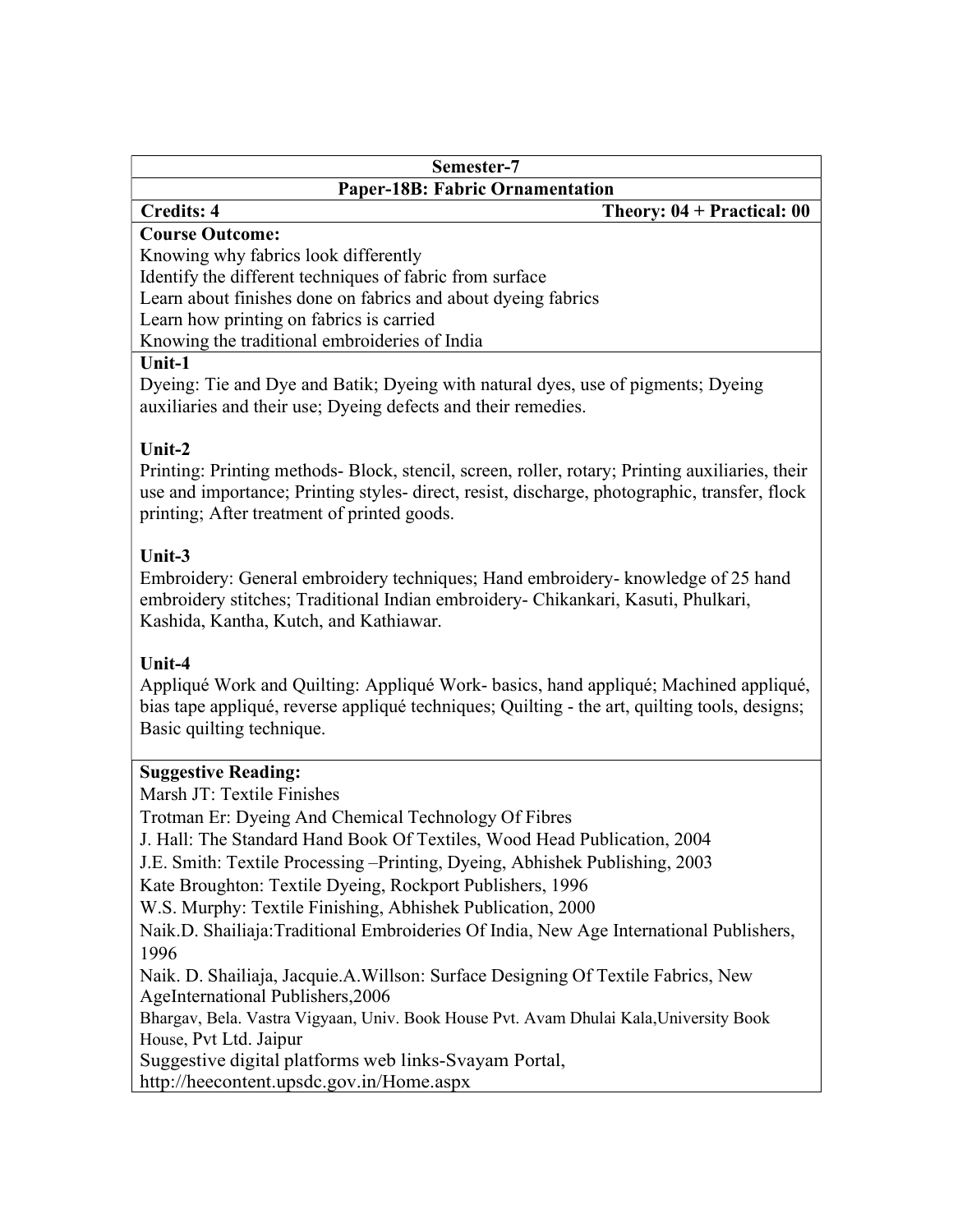# Paper-19A: Early Childhood Care and Education

#### Credits: 4 Theory: 04 + Practical: 00 Course Outcome:

- To gain knowledge and insight regarding principles of ECCE
- To develop the skills and techniques to plan activities in ECCE Centres

# Unit- 1

ECCE: Concepts, objectives, need, scope and significance.

Types of Pre-schools: Play Centers, Day Care, Montessori, Kindergarten, Balwadi, Aganwadi.

ECCE in the National Policy on Education

# Unit -2

Contribution of the thinkers in ECCE: Pestalozzi, Rousseau, Frobel, John Dewey, Maria Montessori, M.K.Gandhi and Rabindra Nath Tagore.

# Unit -3

ECCE in India: Pre-Independence period, Post-Independence-Kothari Commission, Contribution of Five-Year Plans to ECCE, Yash Pal Committee.

Contribution of the mentioned agencies/ programmes to ECCE in India: ICCW, IAPE, NCERT, ICDS, UNICEF, NCTE, Mobile Creche etc.

# Unit -4

Pre-School Centers: Concept, Administrative set-up, Functions and Organization.

# Suggestive Reading:

Grewal J.S., 1998. Early Childhood Education - Foundation & Practices, Harprasad Bhargava Edu. Publishers, Agra.

Mohanty & Mohanty,1994. Early Childhood Care and Education, Deep & Deep Pub., New Delhi.

Singh B, 1997. Pre-School Education, APH Publishing Corp., New Delhi.

Muralidharan R & Banerji V, 1991: A Guide for Nursery School Teacher, NCERT, New Delhi.

Suggestive digital platforms web links- Svayam Portal, http://heecontent.upsdc.gov.in/Home.aspx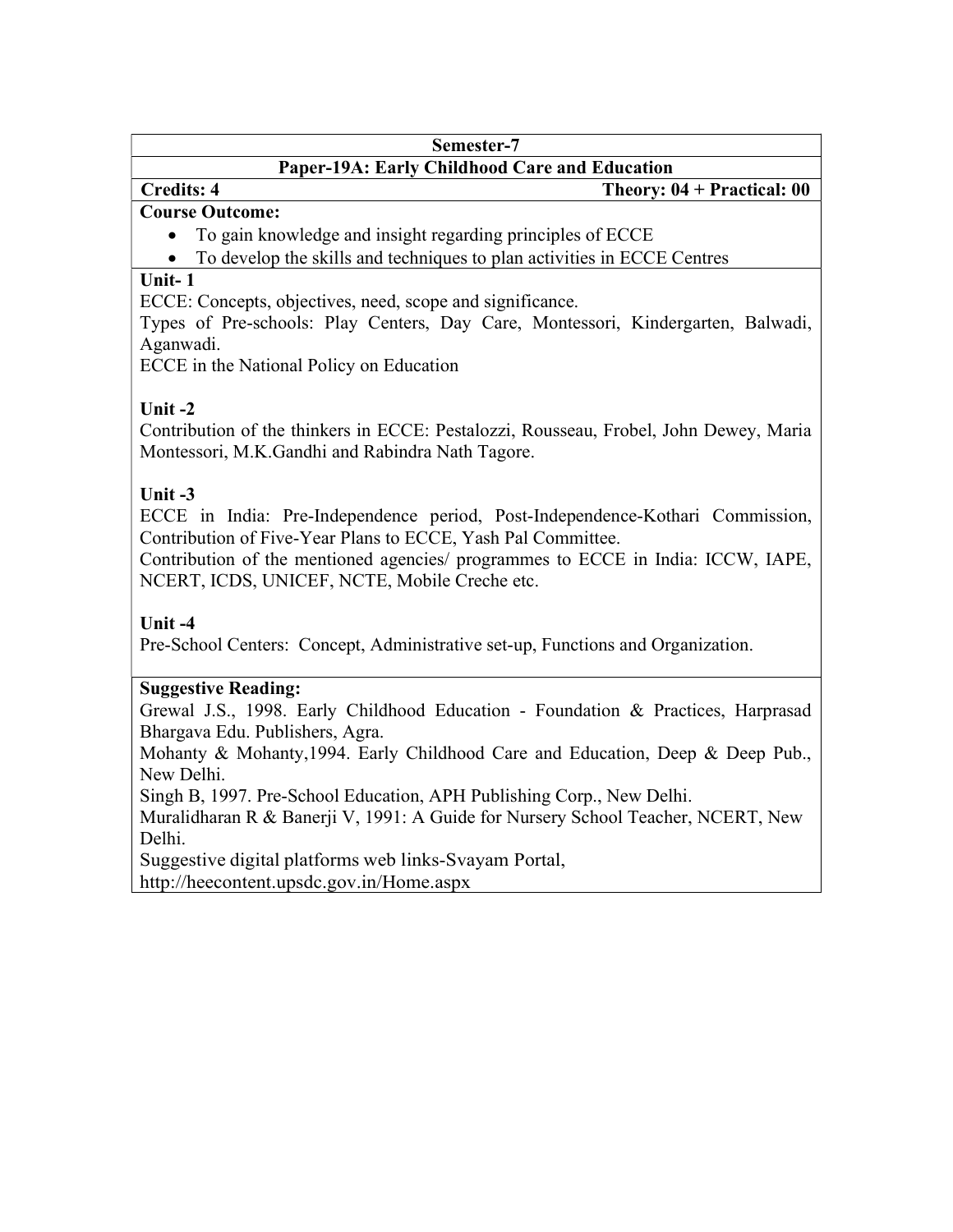# Paper-19B: Methods and Materials for Children

# Credits: 4 Theory: 04 + Practical: 00

#### Course Outcome:

- To have an insight to learn and develop innovative techniques for children
- To become familiar with activities of children and to evolve motivational methods and materials

#### Unit -1

Basic principles and methods of Early Childhood Education

Play: Role of Play in development and education in early years; Types of play activities. Programme Planning for young children: Principles, goals, objectives, schedule of activities.

# Unit -2

Play activities and materials for physical and motor development: Movement and mobility; Gross and fine motor skills; Healthful living; Role of educator

Play activities for social and emotional development and for exploring the environment

# Unit  $-3$

Play activities for developing Communication- language skills: Importance of communication, promotion of language skills- listening, speaking, reading and writing; Activities for language development: conversation, pre-reading, writing skills, songs and rhymes, story-telling, riddles.

Literature for children: Need and types; Importance of story-telling and techniques of story-telling.

Art and creative activities: Significance, types of art activities; Role of teacher in planning the activity, motivating children; Music

# Unit  $-4$

Activities to promote mathematical concepts in young children: Development of mathematical concepts; Principles of teaching mathematical concepts

Activities to promote Science: Thinking, observing, inferring, classifying, communicating; Concept formation – differentiation, grouping, labeling; Developing scientific outlook and Role of teacher in some important science experiences.

#### Suggestive Reading:

Grewal, J.S., Early Childhood Education Foundation and Practice, II Ed., Educational Publishers.

Singh, Bhoodev, Pre-School Education, Ist Ed. APH Publishing Corporation.

Mohanty & Mohanty, Early Childhood Care and Education, Deep & Deep Publications Pvt. Ltd.

Muralidharan R (1991), A Guide to Nursery School Teachers, NCERT, New Delhi.

Suggestive digital platforms web links- Svayam Portal, http://heecontent.upsdc.gov.in/Home.aspx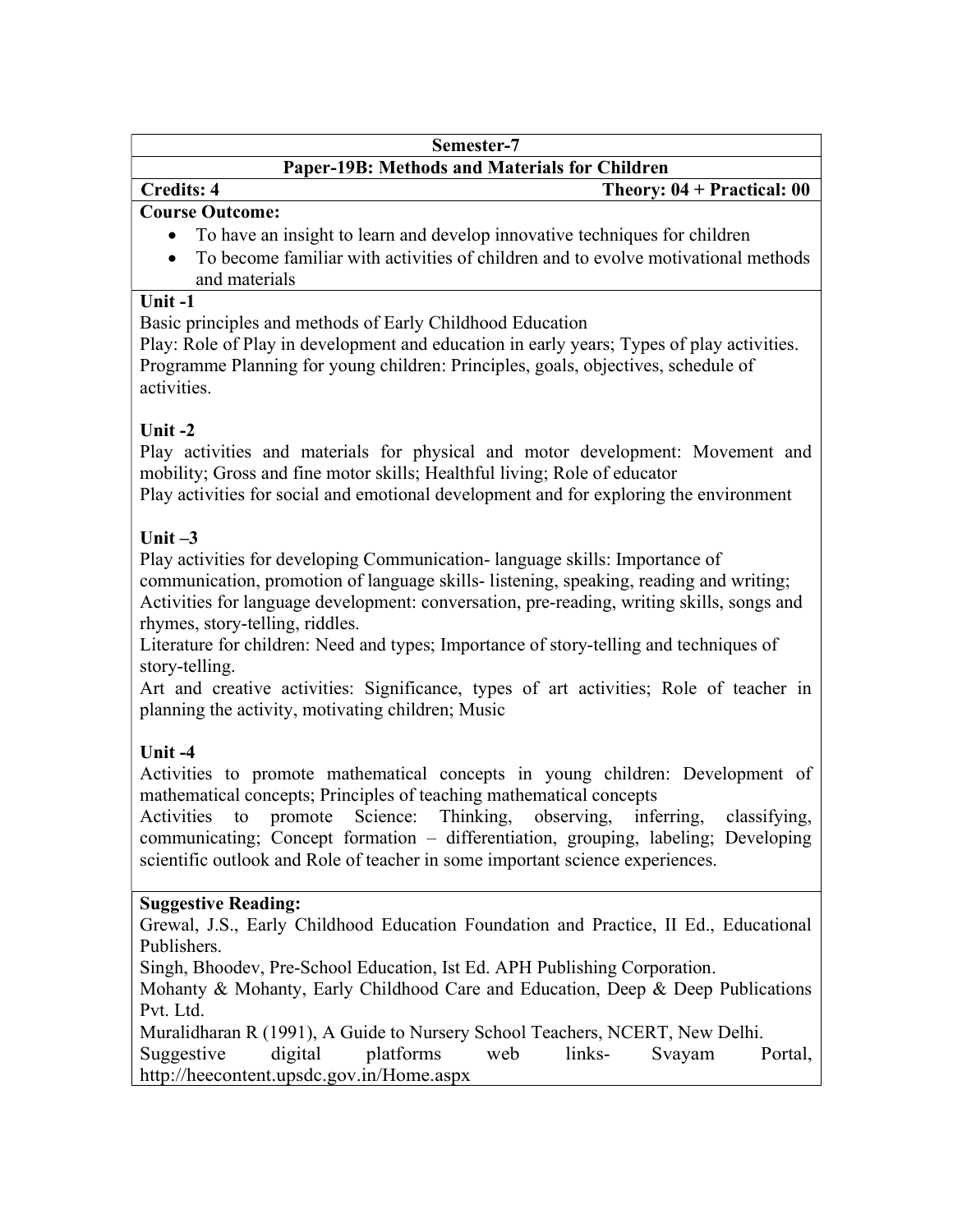# Semester-8 Major Project (24 Credits) Credits: 24

#### Course Outcome:

 To plan and execute a major project based on any one of the five disciplines of Home Science

One Research Based Project based on anyone of the five disciplines of Home Science will be planned and executed. The report of the project will be prepared and submitted in the form of Dissertation.